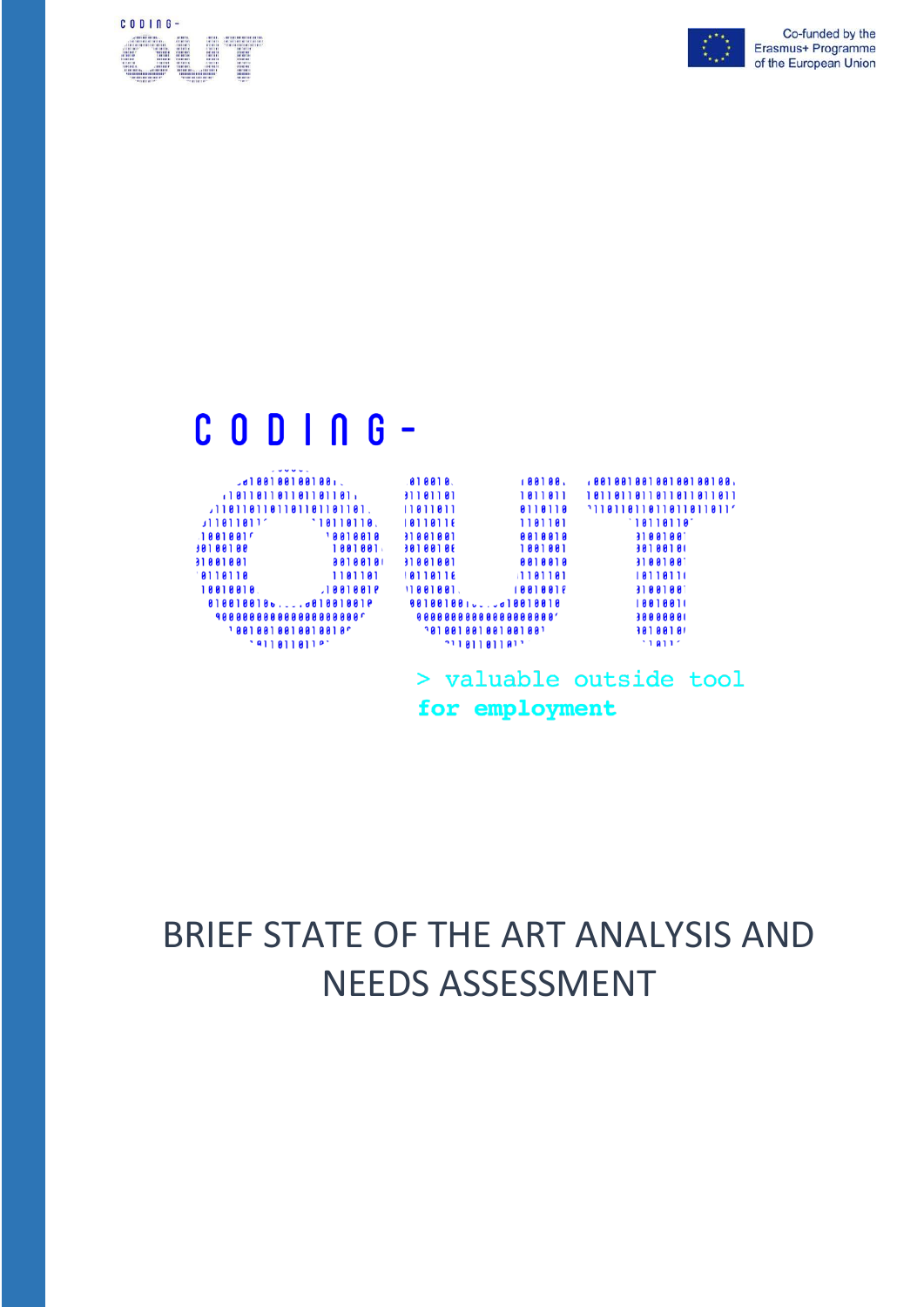### CODING-



## Index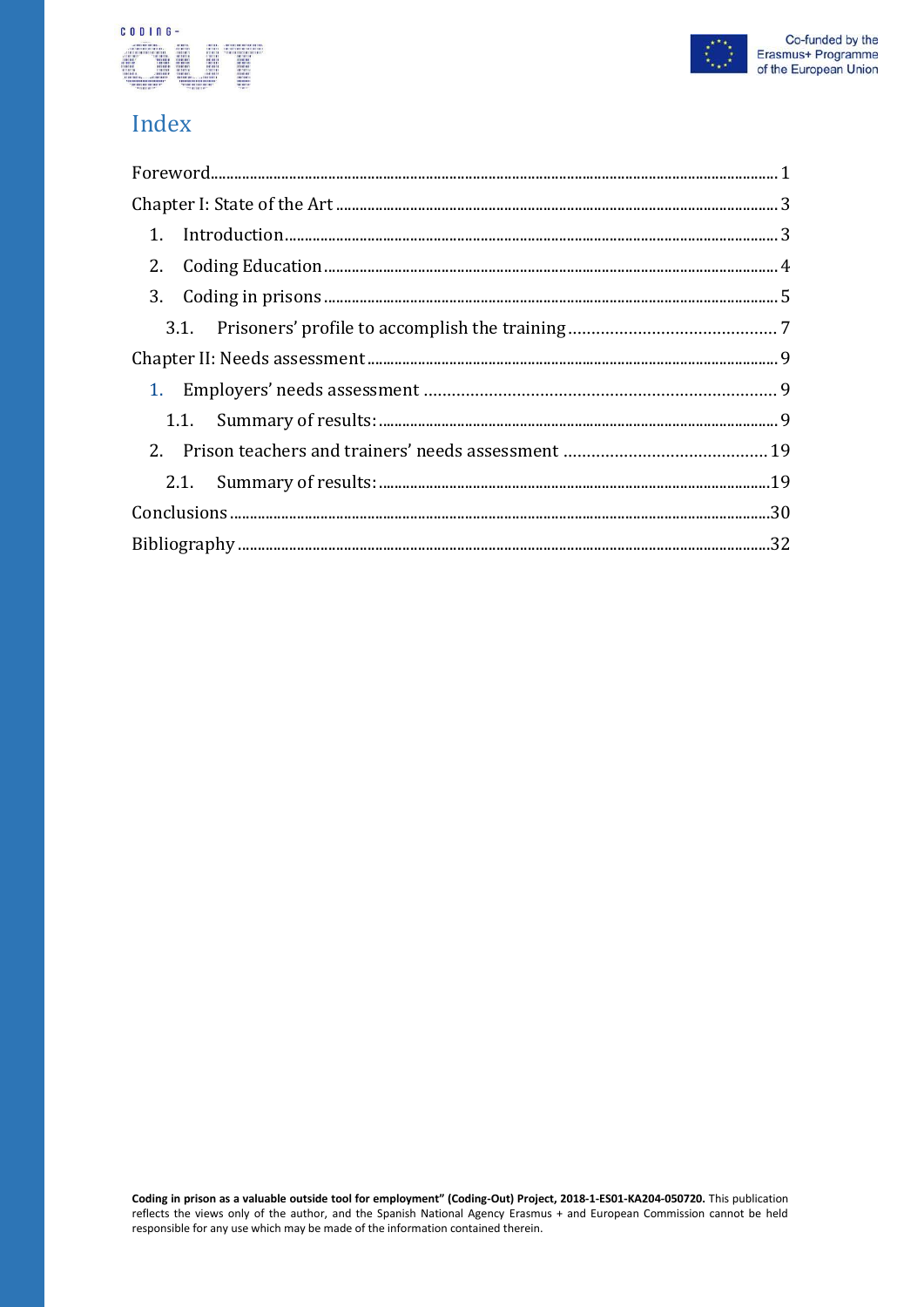

## <span id="page-2-0"></span>**Foreword**

CODING-

This brief State of the Art analysis was developed by IPS\_Innovative Prison Systems and BSAFE LAB Law Enforcement, Justice and Public Safety Research and Technology Transfer Laboratory of UBI (University of Beira Interior), partners in the project Coding in prison as a valuable OUTside tool for employment – Coding-OUT – No. 2018-1-ES01-KA204- 050720, financed by ERASMUS + programme.

ERASMUS+ is an EU programme for Education, Training, Youth, and Sport (2014- 2020). This research publication has been accomplished during the project lifetime, implemented with financial support of the European Commission by the Erasmus + Programme.

Coding-OUT project is co-financed by the European Commission under the "ERASMUS+ KA2 - Strategic Partnerships for Adult Education. Coding OUT brings together different institutions representing potential employers, research, training and consulting organisations, end-users (prisons or prison administrations) and international corrections (sectoral) organisations.

This report is divided in two chapters:

- Chapter I: were a brief theoretical literature was reviewed on the topics of coding and programming in prison, in order to capture an international image on the development of digital and coding skills within prison contexts, and its importance for recidivism reduction.
- Chapter II: were based on the findings of the brief State of the Art Analysis, a needs analysis was conducted to assess each partner country's profile in this domain. Hence, questionnaires were developed to assess the needs of two target populations: employers and prison educators.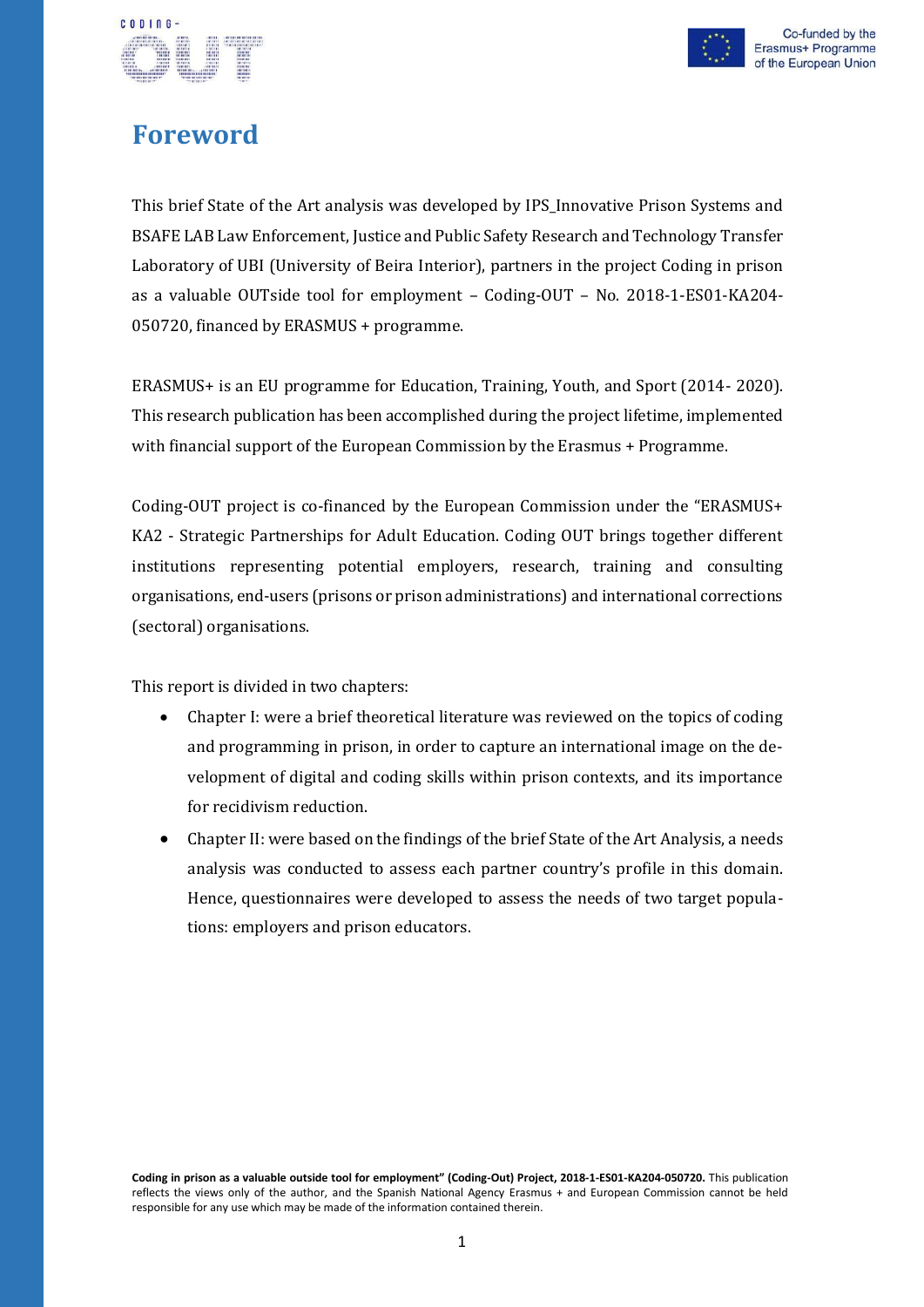



#### **Developed by:**

Alexandra Gomes (IPS) Begoña Benito (GAIA) Joana Andrade (IPS) Nuno Garcia (BSAFE Lab/UBI) Nuno Pombo (BSAFE Lab/UBI) Tiago Leitão (IPS) (Coord.)

#### **With collaboration:**

Radu Cuceu (ASP) Vitor Costa (BSAFE Lab/Ubi) Carme Valles (CIRE) Gerard Estalella (CIRE) Maria van Leewen (EOLAS) Patricia Chaves (EOLAS) Jorkin Gerrikagoitia (GAIA) Mihaela Traian (Penitenciarul Baia Mare) Mircea Pop (Penitenciarul Baia Mare) Raluca Cetatean (Penitenciarul Baia Mare)

**May 2019**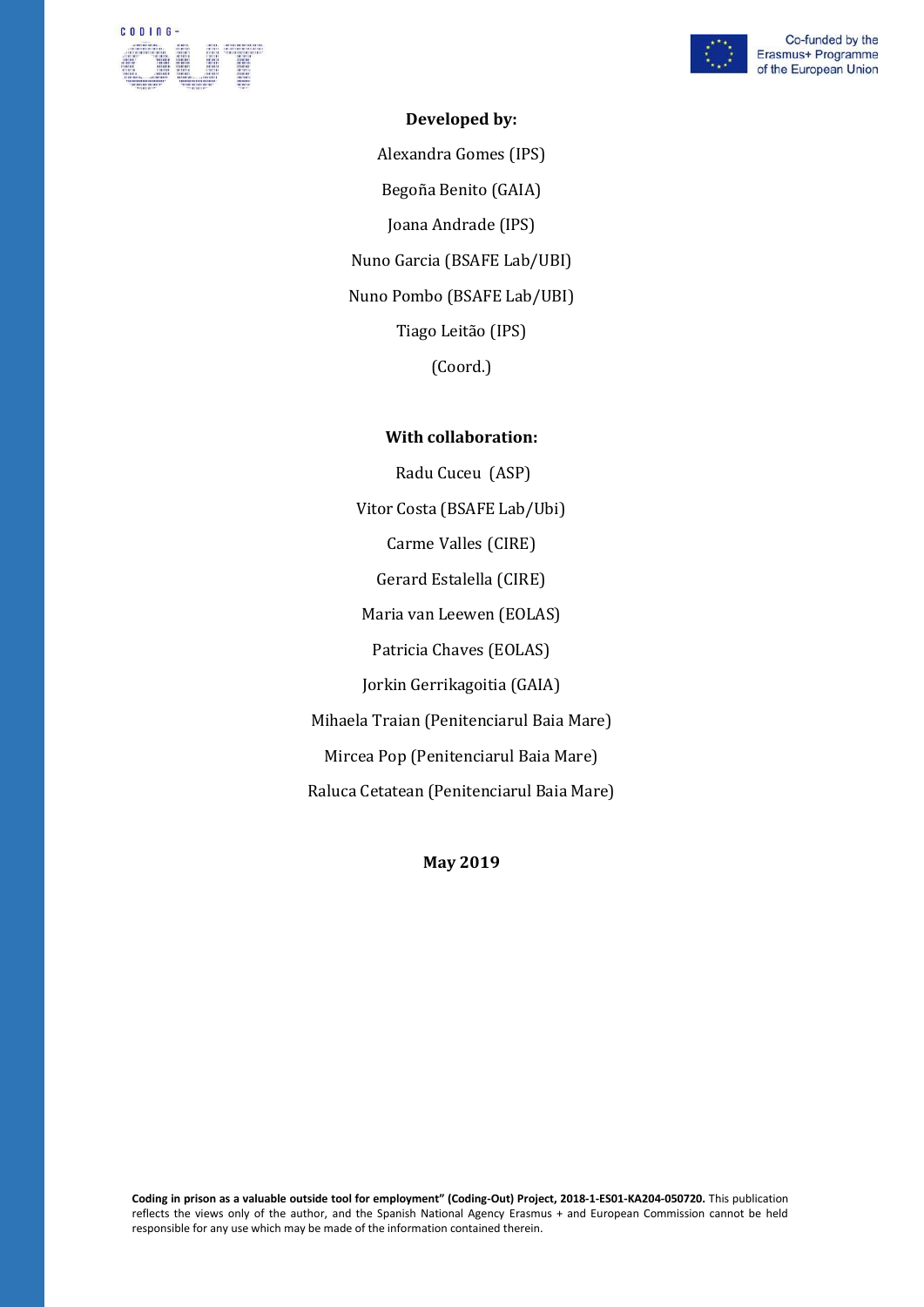

# CODING-

## <span id="page-4-1"></span><span id="page-4-0"></span>**Chapter I: State of the Art**

## **1. Introduction**

The criminal recidivism is reported to be as high as 50% in many jurisdictions, and, unlike recorded crime rates in general population, did not decline in recent years (Fazel & Wolf, 2015). Often, this recidivism rate is related to the difficulty encountered by ex-inmates in re-integrating into society, since most of them face a range of social, economic and personal challenges that tend to become obstacles to a crime-free lifestyle (Borzycki & Baldry, 2003). The most usual obstacle is unemployment since it is frequently identified, by the released inmates, as one of the most important factors in their efforts to stay crimefree after incarceration (James, 2015).

There is a recognition that preparation for reintegration should start before the offenders' release, during the execution of the sentence (Griffiths, Dandurand, & Murdoch, 2007). Furthermore, it is well-known that inmates, who receive general education and vocational training, are less likely to return to prison after release, and more likely to find a job than others to whom such opportunities are not provided (Davis, Bozick, Steele, Saunders, & Miles, 2013; Torlone & Vryonides, 2016). Prison vocational training should address vital aspects of offenders' rehabilitation and reintegration (Lawrence, Mears, Dubin, & Travis, 2002), as well as granting them proper qualification, competencies and skills helping them in job finding and retention.

Nowadays, we live in a hyper-connected digital society, where we are surrounded by IT devices and software. Not having basic knowledge in this area represents a major challenge and is the equivalent of being illiterate a few years ago. Many inmates are released into society without having the digital skills they need, which hinders their ability to interact with modern public services, access basic services (such as education and health) or secure employment. Furthermore, inmates must be allowed to develop IT skills while serving their sentences (Kerr & Willis, 2018; Torlone & Vryonides, 2016). Since, coding helps practice 21-st century skills such as problem solving, teamwork and analytical thinking, coding represents an important tool that might increase inmates' chances of securing employment after their release from prison.

**Coding in prison as a valuable outside tool for employment" (Coding-Out) Project, 2018-1-ES01-KA204-050720.** This publication reflects the views only of the author, and the Spanish National Agency Erasmus + and European Commission cannot be held responsible for any use which may be made of the information contained therein.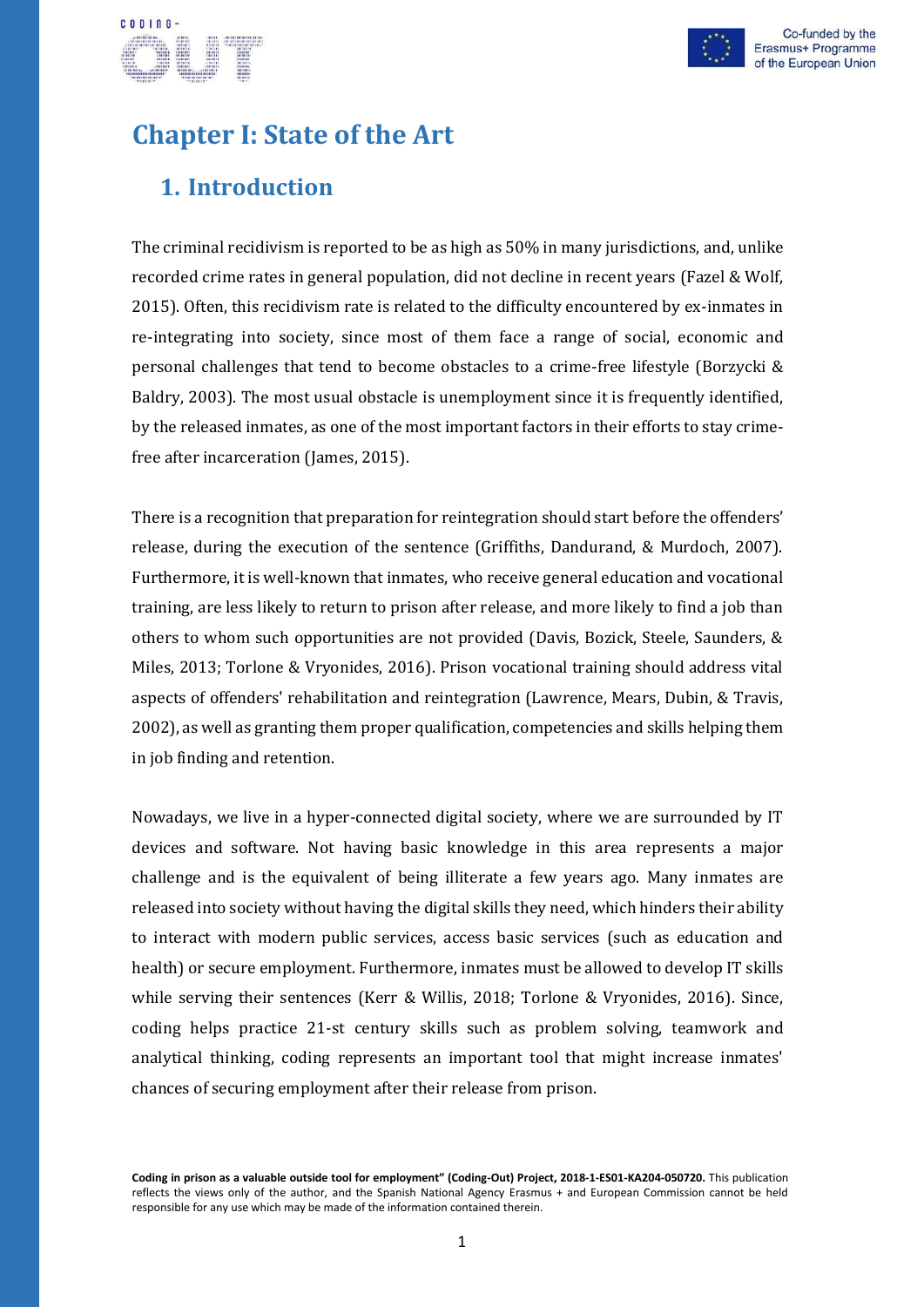

In fact, across Europe, there is an increasing need for workers who have relevant digital skills. Recent Eurostat statistics showed that almost 40% of the companies that are trying to recruit ICT professionals, in Europe, reported difficulties in finding a skilled workforce. This growing lack of digital skills in Europe is leading to an increasing shortage of ICT practitioners, that hinders not only economic growth, but also competitiveness and employment.

Two factors explain this European lack of ICT mastery: the first one is related to the fact that nowadays, Europe, is not producing enough ICT graduates and the second factor is that people who present ICT skills often do not keep up with the advance of technology and end up having outdated competencies (Council of European Professional Informatics Societies, 2014).

Despite the need to promote digital education in prisons, some problems in this domain usually arise. Particularly, we know that overall inmates find many barriers in the use of technology inside the prison (Farley, Pike, Demiray, & Tanglang, 2015; Kerr & Willis, 2018). For this reason, alternative ways to allow such learning without using the Internet access should be created. These alternatives, according to the authors, could, in fact be beneficial since the absence of online learning materials requires that students work together, and thus, it becomes a problem-solving activity (Nichols, 2018).

## <span id="page-5-0"></span>**2. Coding Education**

In recent years the demand for programmer's and student's interest in programming has grown rapidly, and introductory programming courses have become increasingly popular (Robins, Rountree, & Rountree, 2003).

Learning to code is hard since it requires focus on logic, creativity, reasoning, and problemsolving rather than learning the programming language itself. Moreover, some computing students who learn how to programme for the first time, often have ineffective mental models on how a programme operates and thus, they tend to fail to transfer their programming knowledge beyond what is taught. They usually lack appropriate cognitive skills, that are a prerequisite to learning computer programming, and frequently struggle when it comes to understand the abstract constructs involved. This has a direct impact on students not only because it may cause high levels of anxiety, but also it can create a fear in programming. Since performance is negatively affected by anxiety, this consequently impacts on their academic performance (Connolly, Murphy, & Moore, 2007).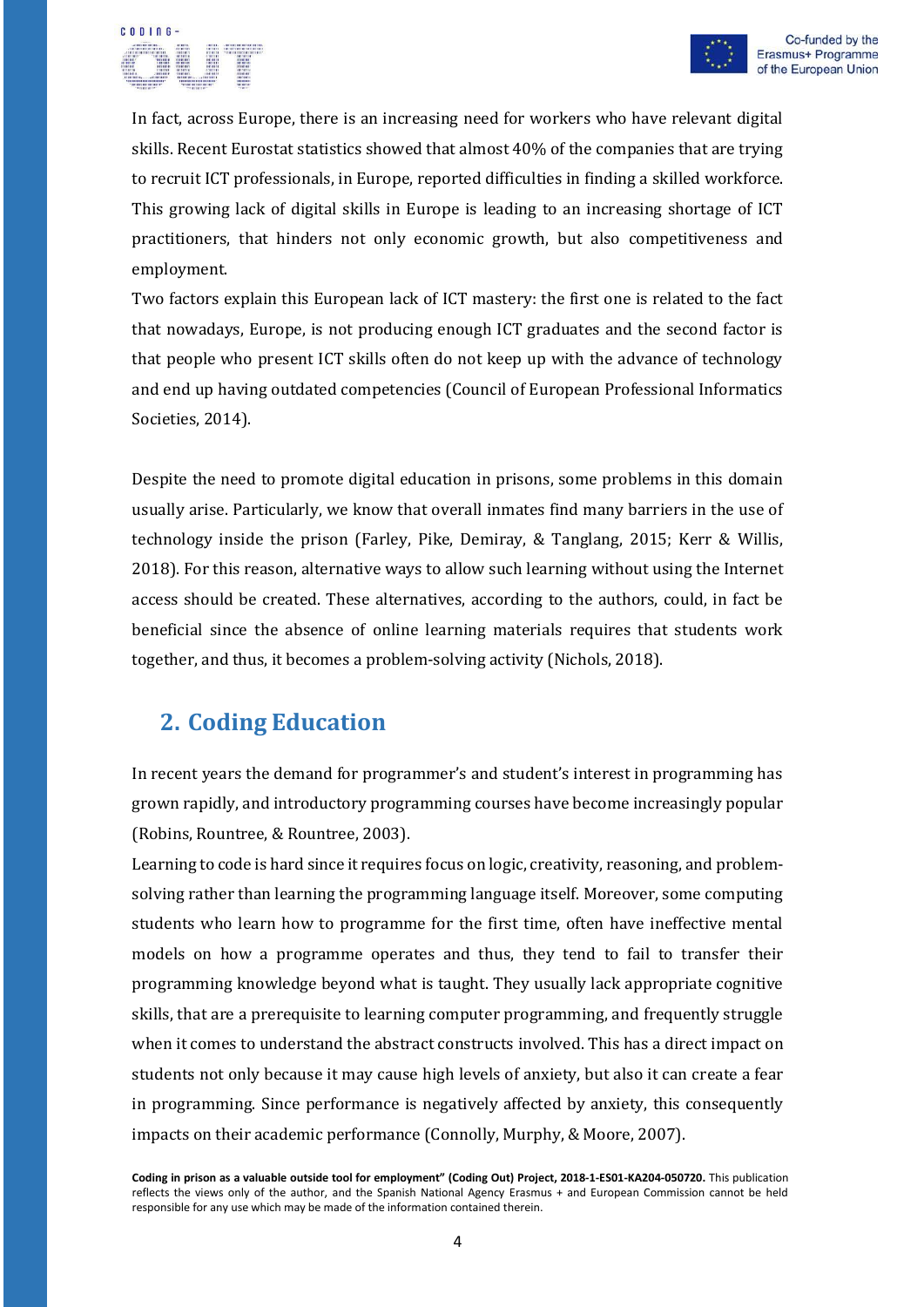# **CODING**



In this line of thought, developing learning strategies is crucial both for the traditional student, who enters higher education after finishing their second-level education, but also for those students re-entering the education systems, after being away from it for some time (Connolly et al, 2007).

On one hand, many educators would agree that the most effective form of teaching is through one-to-one interactions with students (Odekirk-Hash & Zachary, 2001). So, it is not surprising that an effective way to teach programming is to give students support in their reasoning and immediate feedback on the programs they create. On the other hand, programming education is motivated by engaging learners through gaming, storytelling, or "think like a computer" activities. The cognitive evaluation theory (Deci & Ryan, 1985) mentions that intrinsic motivation is the one that emerges spontaneously without the aid of external pressure and/or environmental control. With this principle in mind, some teaching techniques are based on the reward of accomplished activities and tasks. A tangible reward may promote not only the students' confidence but also their feelings of competence and control, leading to increased intrinsic motivation. As the motivation and engagement are the cornerstones of education, the reward system may lead to a proficient students' knowledge acquisition. Furthermore, gamification in the classroom has been also progressively adopted. Gamification may contribute to increase students' engagement and promote personalised and self-paced learning. Also, gamification may empower teachers to provide a faster feedback on students' activities. Incorporating the immediate and continuous feedback found in game design into teaching activities may enhance the teachers' evaluation and feedback that, otherwise, are usually provided to one student at a time. Also, gamification may enable an effective tracking of students' activities and their individual needs which may, in turn, result in an effective and timely guidance.

## <span id="page-6-0"></span>**3. Coding in prisons**

During past years, several projects have been designed to engage inmates in programming and software development. In 2014, an initiative called *"Code.7370"* was supported by the California Department of Corrections and Rehabilitation and the California Prison Industry Authority (CalPIA) aiming to promote a computer programming curriculum in San Quentin prison. The main purpose of this initiative is to empower prisoners with technology skills so they can improve their chances of employment upon release. This program was created under the umbrella of a project called *"The Last Mile"* oriented to

**Coding in prison as a valuable outside tool for employment" (Coding Out) Project, 2018-1-ES01-KA204-050720.** This publication reflects the views only of the author, and the Spanish National Agency Erasmus + and European Commission cannot be held responsible for any use which may be made of the information contained therein.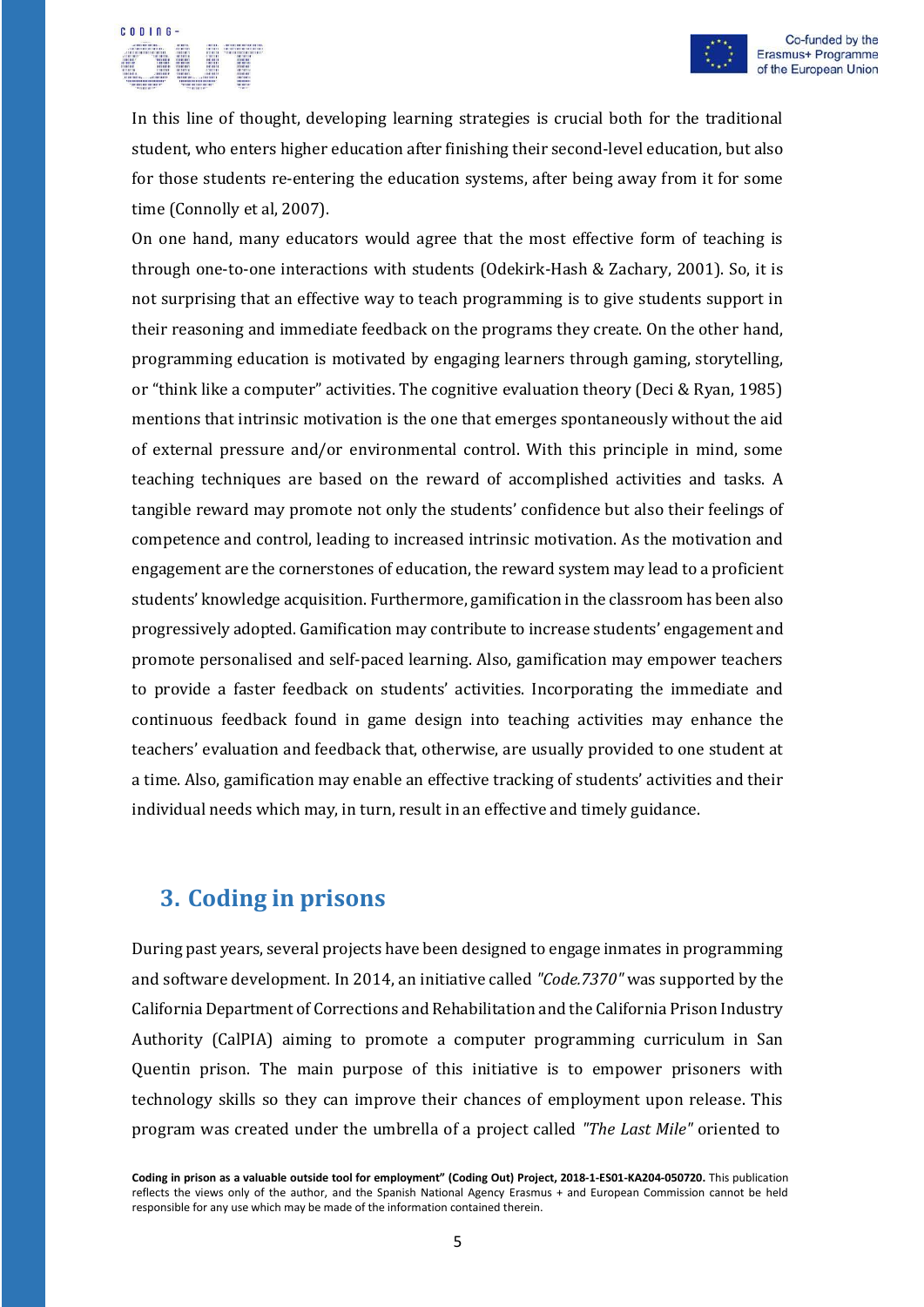

promote the entrepreneurship and innovation among the inmates of San Quentin prison (https://thelastmile.org). Notably, 55 graduates of the programme in California have been successfully reintegrated into their communities upon release. Given the programme's success, in 2018, Google invested 2 million dollars to support the expansion of the initiative in the Midwest, namely at the Pendleton Juvenile Correction Facility, located at Indianapolis (https://statescoop.com/google-the-last-mile-prison-coding-mc-hammer/).

Likewise, in the US, a non-profit organisation named *"CodeOut",* based at Atlanta, aims to provide programming skills to women in Georgia's prison system. The organisation expects to reduce the rates of recidivism by promoting education in the technology space, namely programming (h[ttps://ww](http://www.codeout.org/))w.[codeout.org/\).](http://www.codeout.org/)) Furthermore, the initiative entitled *"Code4000"* aims to replicate to the UK the same principles observed in the *"Code.7370"*, implemented in the US (*Code 4000*).

Unfortunately, the available information related to these initiatives lacks detail on the syllabus adopted into the programming and software development courses.

Due to the heterogeneity of the prison population, the design of a programming training is challenging. On the one hand, the programme should contain enough coursework including the introductory, intermediate, or advanced levels based on the body of knowledge for computer science. In fact, programming is composed of technologies or activities for creating computer programmes that perform the desired function (Bourque & Fairley, 2014) which encompasses tasks such as designing, writing, testing, debugging, and maintain source code. Furthermore, these activities often require expertise in many different areas, including knowledge of application domain, data structures, algorithms, among others.

On the other hand, the participants must fit in the desirable competencies. According to the OECD (Swiss Federal Statistical Office, 2002), key competencies may be classified into three broad categories:

- Individual Competencies: to be able to interact with the environment (e.g., verbal and non-verbal communication; and job-specific competencies, such as IT-based language).
- Relational Competencies: to be able to engage with others and interact in heterogeneous groups.
- Autonomous Competencies: to manage own's life responsibility in the broader social context. However, within the context of prison, there's a loss of this concept.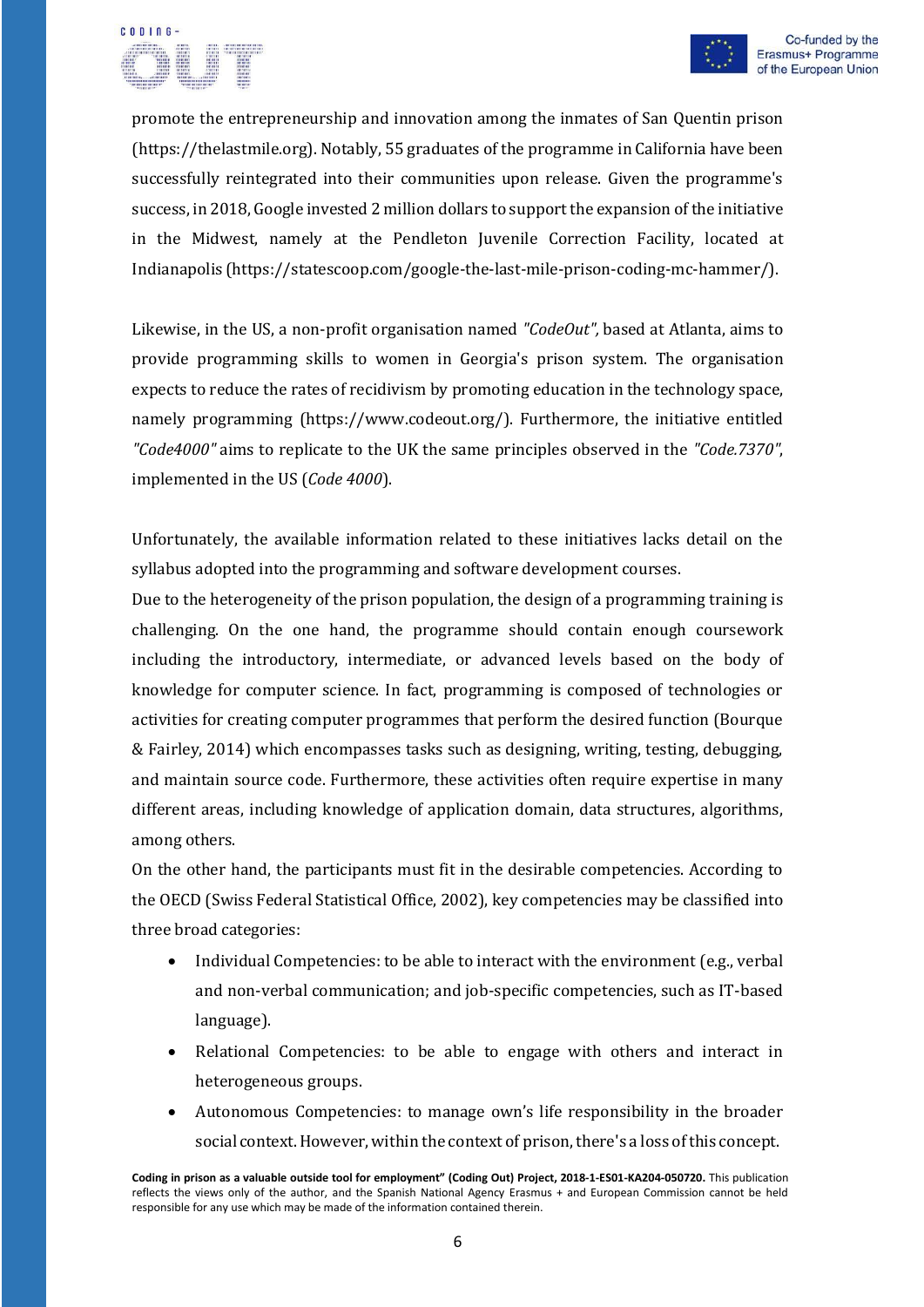

 $C$   $D$   $D$   $D$   $D$ 

In these secure contexts, the inmates lose the ability to make basic decisions (i.e., inability to make choices regarding their food, movements and basic needs), since their lives are totally and minutely controlled by a vast array of rules not only imposed by the prison itself, but also by prison guards (Shammas, 2017; Huey, 2010). Still, within the self-determination theory (SDT), perceived afforded choice and autonomy are fundamental for individual's psychological functioning. Indeed, autonomy is considered a universal and crucial psychological need, since the satisfaction that arises from autonomy contributes to individuals' well-being and quality of life. Autonomy influences the sense of psychological freedom and self-endorsement when carrying out an activity (van der Kaap-Deeder et al., 2017).

Finally, the usual learning outcome in programming implies that at the end of the training the student should be able to apply concepts, models, and language adequate to problem resolution using a programming language.

With the coursework, and different levels and competences in mind, the following topics should be considered for adoption in programming courses:

- Programming foundations: it may include basic concepts, workflows, statements and expressions, conditional code, functions, and best practices in the context of a programming language (e.g. Java, Python, or C);
- Internet technologies: it may include foundations on HTML, CSS, PHP, and JavaScript;
- Mobile programming: it may include, above others, application models of mobile application frameworks, user-interface design, managing application data, and cloud services;
- Soft skills: it includes, above others, teamwork, communication, critical thinking, time management, and conflict management;

#### <span id="page-8-0"></span>**3.1. Prisoners' profile to accomplish the training**

To effectively ensure that training will achieve the objectives proposed, care should be given to the definition of prerequisites of those who will be the target of training. In this sense, Lawrence et. al (2002) stated that pre-prison characteristics should be considered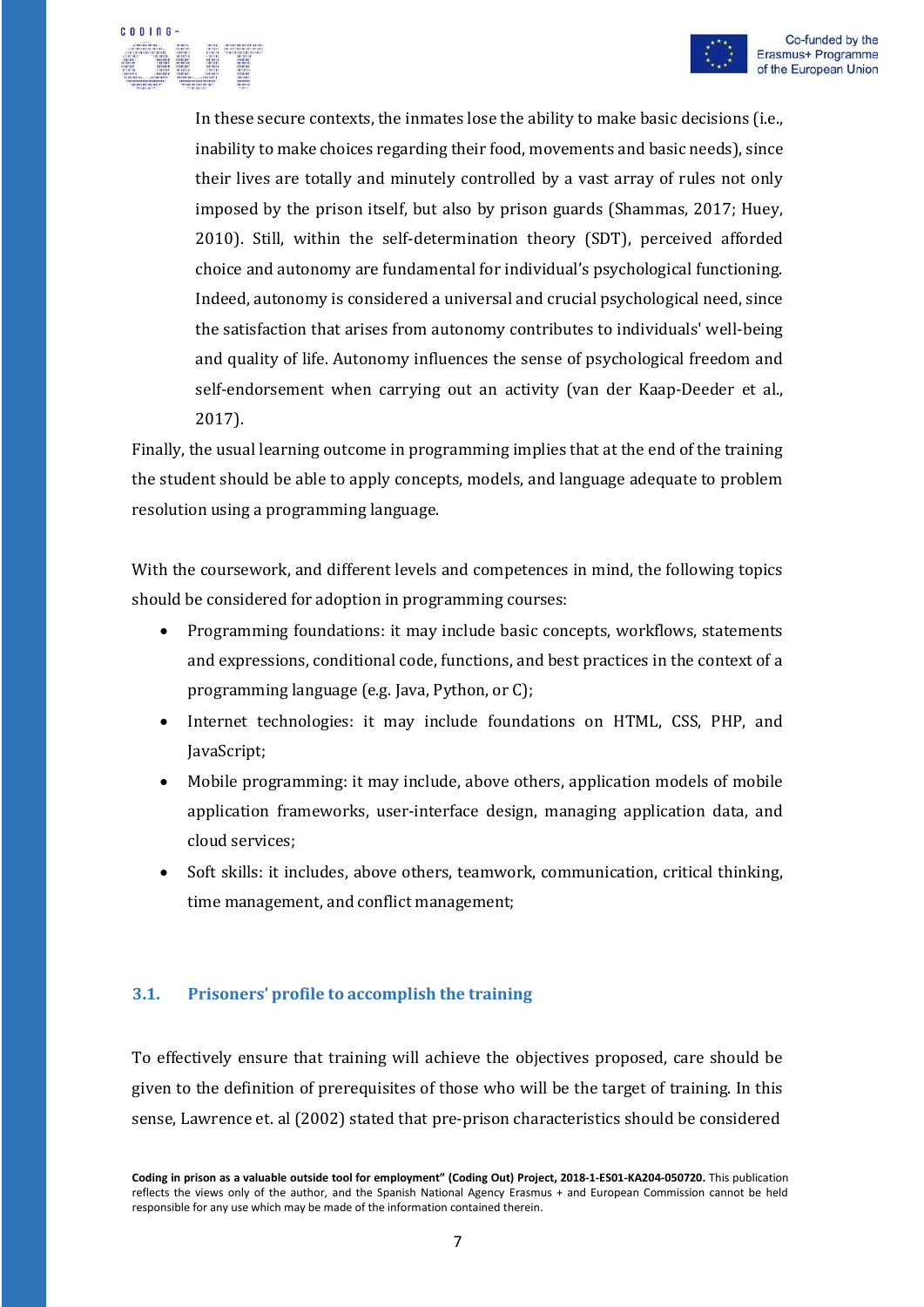# CODIOG



namely: work experience, education level, health status, life skills, criminal record, and demographics. Despite this, the diversity of individuals' characteristics is noticeable (Rocha, 2016), and thus it becomes more complex to organise a group that follows a pattern. Previous literature emphasised the notion that the clarification of an adequate profile is complex give the offenders' dissimilarities in their characteristics (Torlone & Vryonides, 2016). Moreover, this difficulty of create a profile is aggravated by the difficulty to define concretely the curriculum itself (Rocha, 2016). Indeed, lack of information exists about the skills inmates who will learn coding should have in order to facilitate the effectiveness of such learning. Regarding the work that has been done in prisons, some considerations have been emphasised to select the more adequate inmates. Lawrence et al. (2002) postulated that to be effective, the training information should be delivered to those who are close to releasing but that will detain enough time to complete at least an initial training.

As we mentioned before, little has been reported about the necessary skills that are needed to engage in vocational training (UNODC, 2017). In fact, a huge variety of approaches seem to exist. For example, in USA, different states consider different criteria for such admission. Some believed that to engage in vocational training (like coding and programming), inmates need to already possess a certain level of education (Lawrence et al., 2002). Previous studies noticed that, in general, this population presents several gaps in literacy, lack of motivation to learn, and little basic abilities (like participatory skills) (Rocha, 2016; Harlow, 2003; Hawley, Murphy, & Souto-Otero, 2013; Torlone & Vryonides, 2016; & United Nations Office on Drug and Crime, 2017). However, the same studies showed that a significative part of inmates affirmed to have some competence concerning ICT.

Even under these conditions, some efforts have been made to identify a set of criteria to facilitate the participants' selection process. Indeed, some practitioners have already defined concretely which criteria should be addressed to select participants. Rocha (2016), to select the inmates for a training programme in the domain of ICT focus on four main domains: (i) time until the end of sentence, which should be enough to evaluate the results; (ii) level of education, which should be at least the minimum; (iii) current engagement on school in prison, which is preferential; and (iv) level of proficiency in ICT, given priority to those who have poor skills.

Other authors consider that age is another important factor to contemplate since it could have a significate impact on the effectiveness of learning (Crime Solutions, n.d; UNODC, 2017).

**Coding in prison as a valuable outside tool for employment" (Coding Out) Project, 2018-1-ES01-KA204-050720.** This publication reflects the views only of the author, and the Spanish National Agency Erasmus + and European Commission cannot be held responsible for any use which may be made of the information contained therein.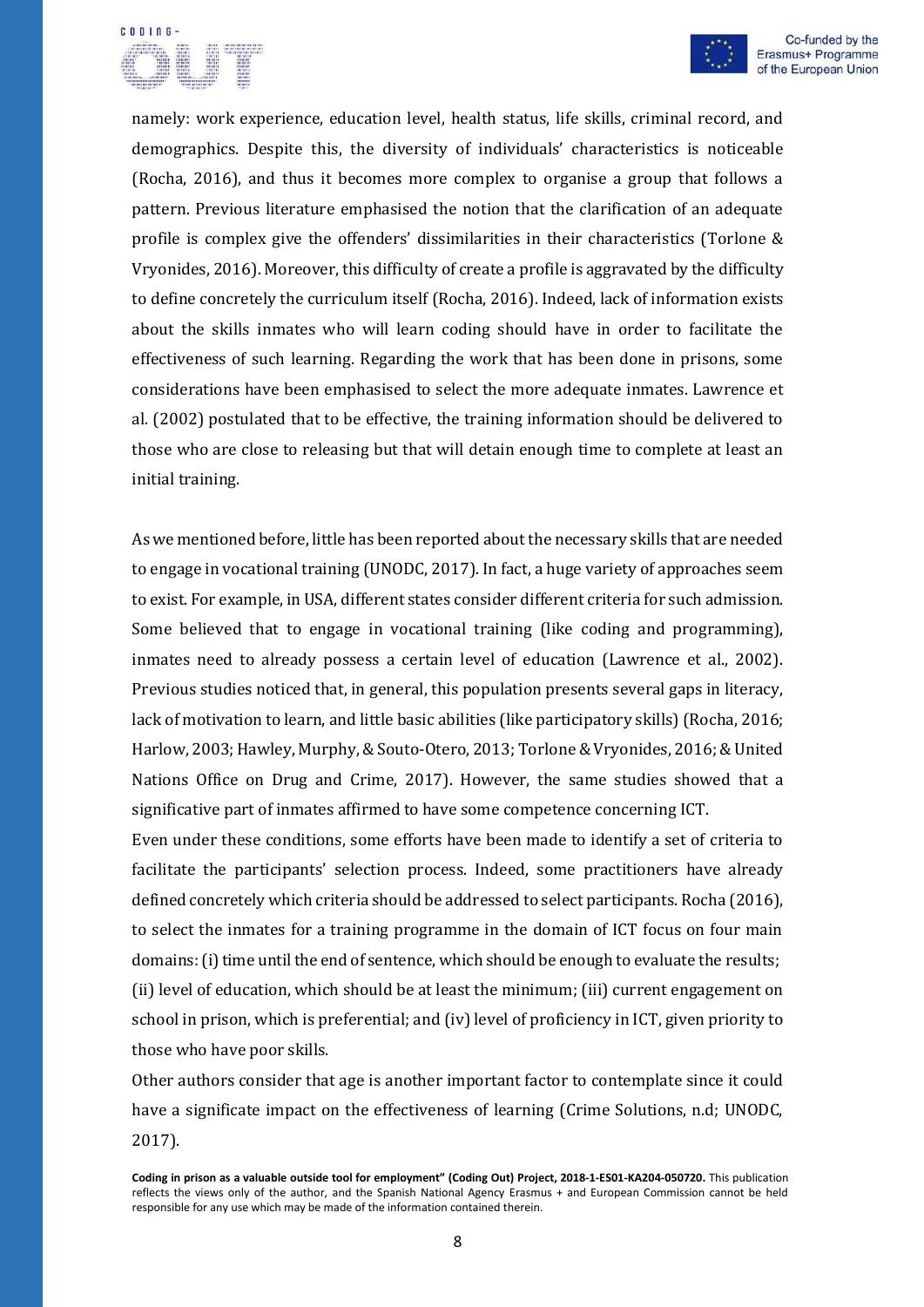

Moreover, related with the participants' selection for the vocational programmes, aspects, such as the size of the group to train, since this variable directly affects the possibilities to provide (or not) a deeper knowledge (UNODC, 2017).

Besides, the question that remains is related to the appropriateness of establishing the same objectives of learning for all students, or if should exist an adjustment to everyone's condition (UNODC, 2017).

## <span id="page-10-0"></span>**Chapter II: Needs assessment**

We conducted a needs assessment in order to identify the level of proficiency of both employers of IT sector and prison teachers and trainers, as well as their specific training needs. This analysis was developed with the intent to collect information about what are the main domains that require intervention and that should be addressed in the Coding-OUT training modules.

Data collection was achieved through the application of two different questionnaires (one for employers and one another for prison teachers and trainers). Both questionnaires are divided in two parts. The part A is related to the respondent's sociodemographic characteristics, while part B focuses on the needs assessment itself.

## <span id="page-10-1"></span>**1. Employers' needs assessment**

The Coding-OUT employers' questionnaire was applied to 36 specialists from different companies and countries.

#### <span id="page-10-2"></span>**1.1. Summary of results:**

#### **Country**

With the cooperation of the whole consortium, the questionnaire was distributed in different countries and companies.

Total number of participants: 36 organisations.

**Coding in prison as a valuable outside tool for employment" (Coding Out) Project, 2018-1-ES01-KA204-050720.** This publication reflects the views only of the author, and the Spanish National Agency Erasmus + and European Commission cannot be held responsible for any use which may be made of the information contained therein.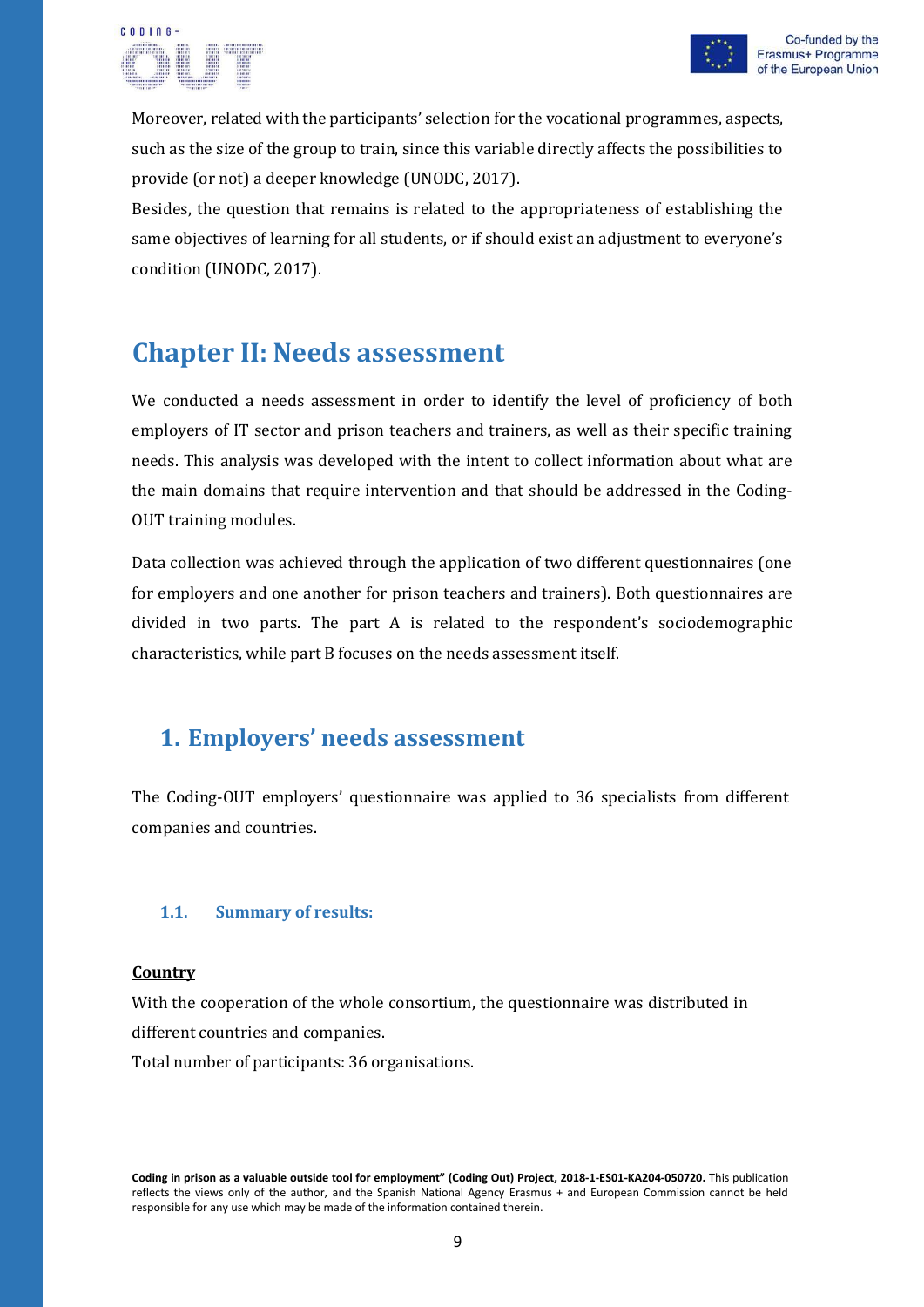



#### Participants' Country



#### **Type of Organisation**

92% of the participating organisations were private companies, 6% of them public and only 1 company (3%) was semi-public.



#### Type of Organisation

#### **Number of employees**

Regarding the number of employees in the company, the highest range was between 1-10 employees with 61% of participating companies, followed for companies with a number of employees between 11-50 (14% of participating companies). Only one participating company has a range of employees above 10.000.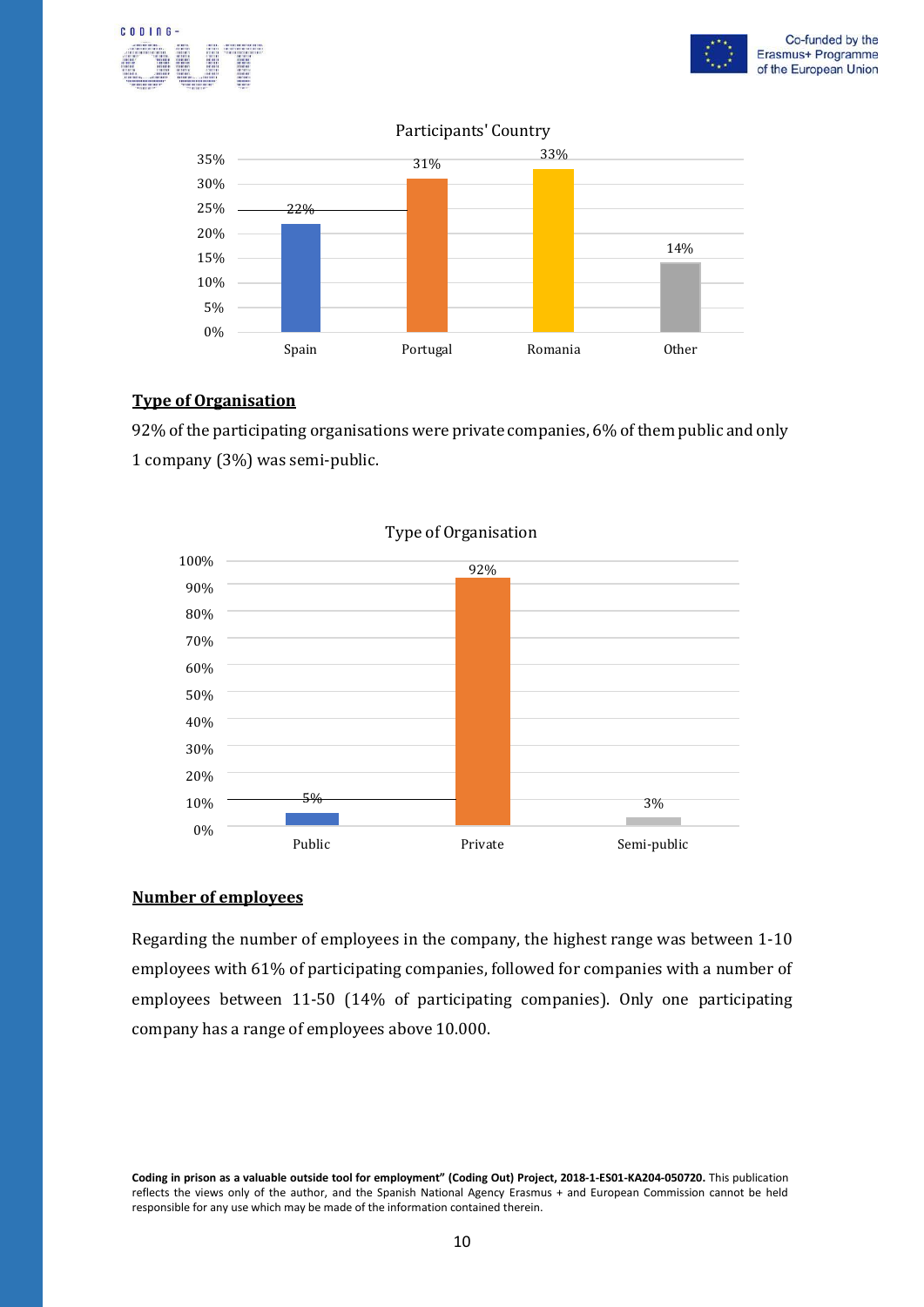



#### Number of Employees



#### **Knowledge requirements**

#### **Basic internet technology**

Knowledge of internet technology, mobile apps, and business analytics were considered extremely relevant. Data-science knowledge is considered relevant.



#### Basic Internet Technology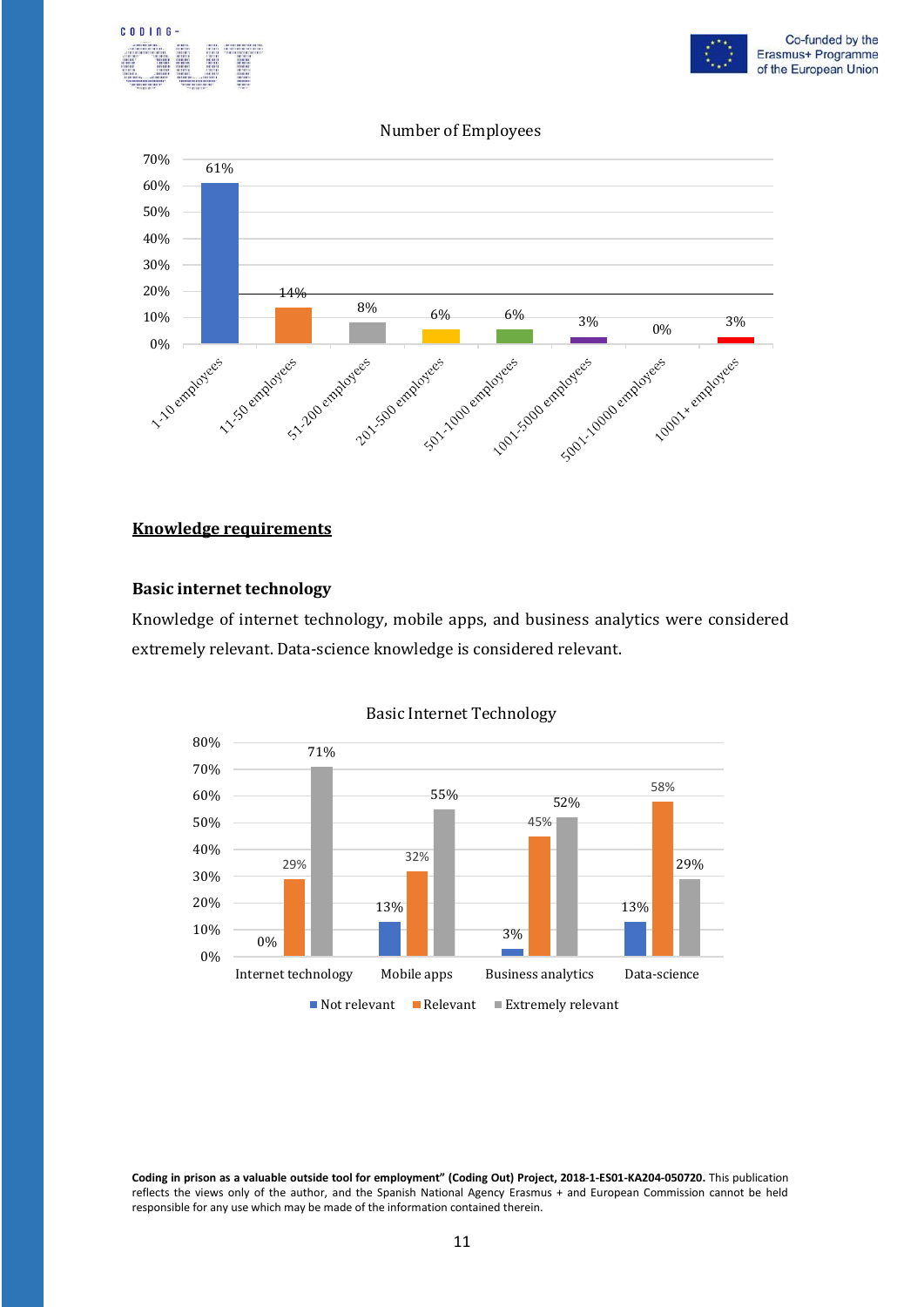



Other knowledge considered interested are the following ones:

| Other, please<br>identify:<br>7/31 | 1. Artificial Intelligence; Visual Studio; Visual Studio Code |
|------------------------------------|---------------------------------------------------------------|
|                                    | 2. Networks and network support                               |
|                                    | 3. Cloud                                                      |
|                                    | 4. Suite Office 365 - WEB (Teams, Sharepoint, among others)   |
|                                    | 5. ERPs                                                       |
|                                    | 6. Big Data, IA                                               |
|                                    | 7. SAP                                                        |
|                                    |                                                               |

#### **Working tools**

Knowledge of windows (87%), Microsoft office (74%) and web browsers (65%) were considered extremely relevant. Knowledge of Linux is considered relevant for 48% of the participants.



#### **Writing code/Coding Language**

"To be capable to write clear and organised code" was considered extremely relevant for the 52% of the participating companies, followed by being "capable to write code using PHP language", which is considered relevant for the 48% of participants. The rest of the possibilities have different considerations for the participants.

**Coding in prison as a valuable outside tool for employment" (Coding Out) Project, 2018-1-ES01-KA204-050720.** This publication reflects the views only of the author, and the Spanish National Agency Erasmus + and European Commission cannot be held responsible for any use which may be made of the information contained therein.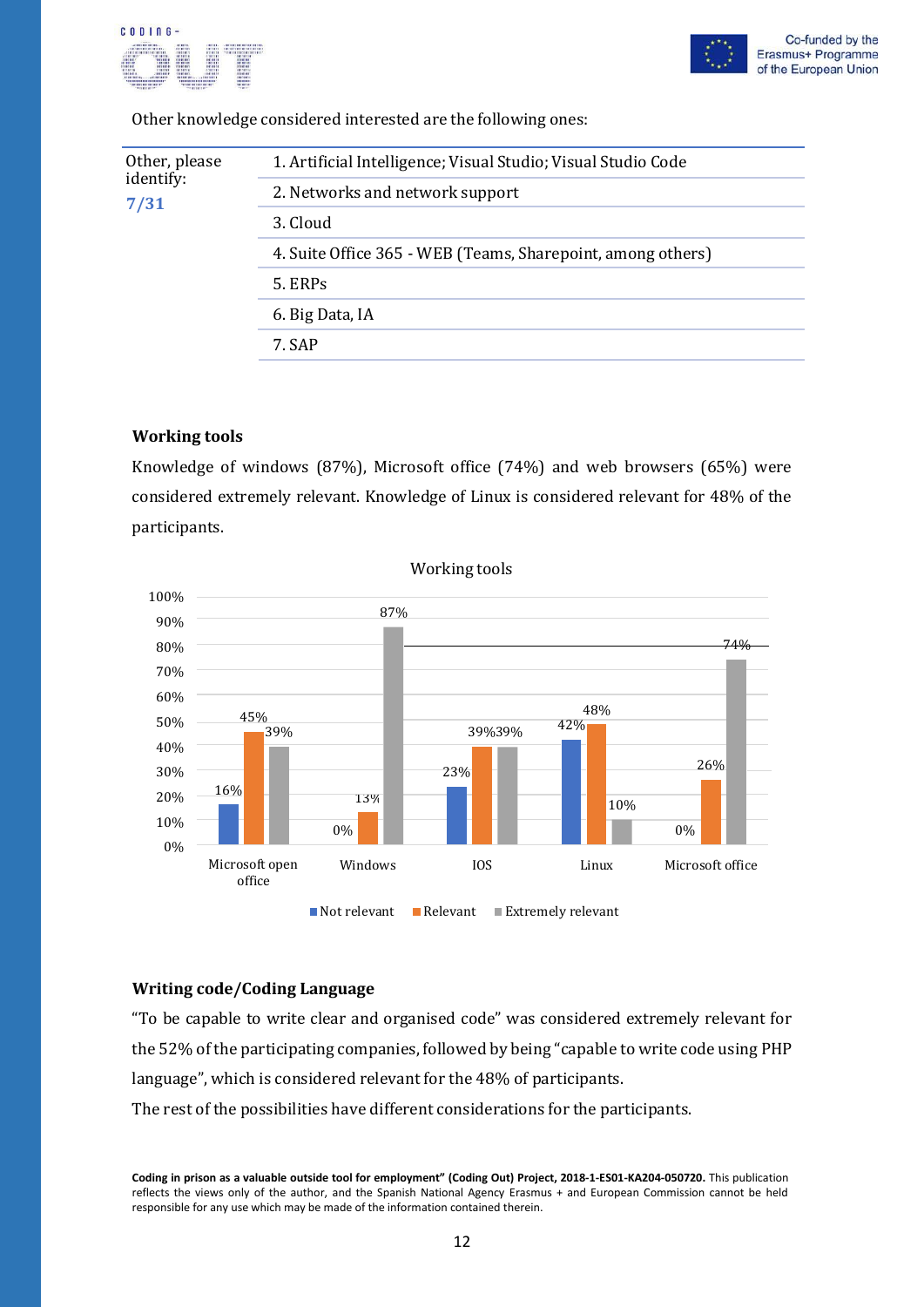





#### Writing code/Coding language

#### **Reuse code**

"To be capable of package, document and distribute a software library for others to reuse" was considered relevant for 48% of the participating companies, followed by being "capable to reuse code created by another person", which was considered extremely relevant for the 45% of participants.

The rest of the possibilities had different considerations for the participants.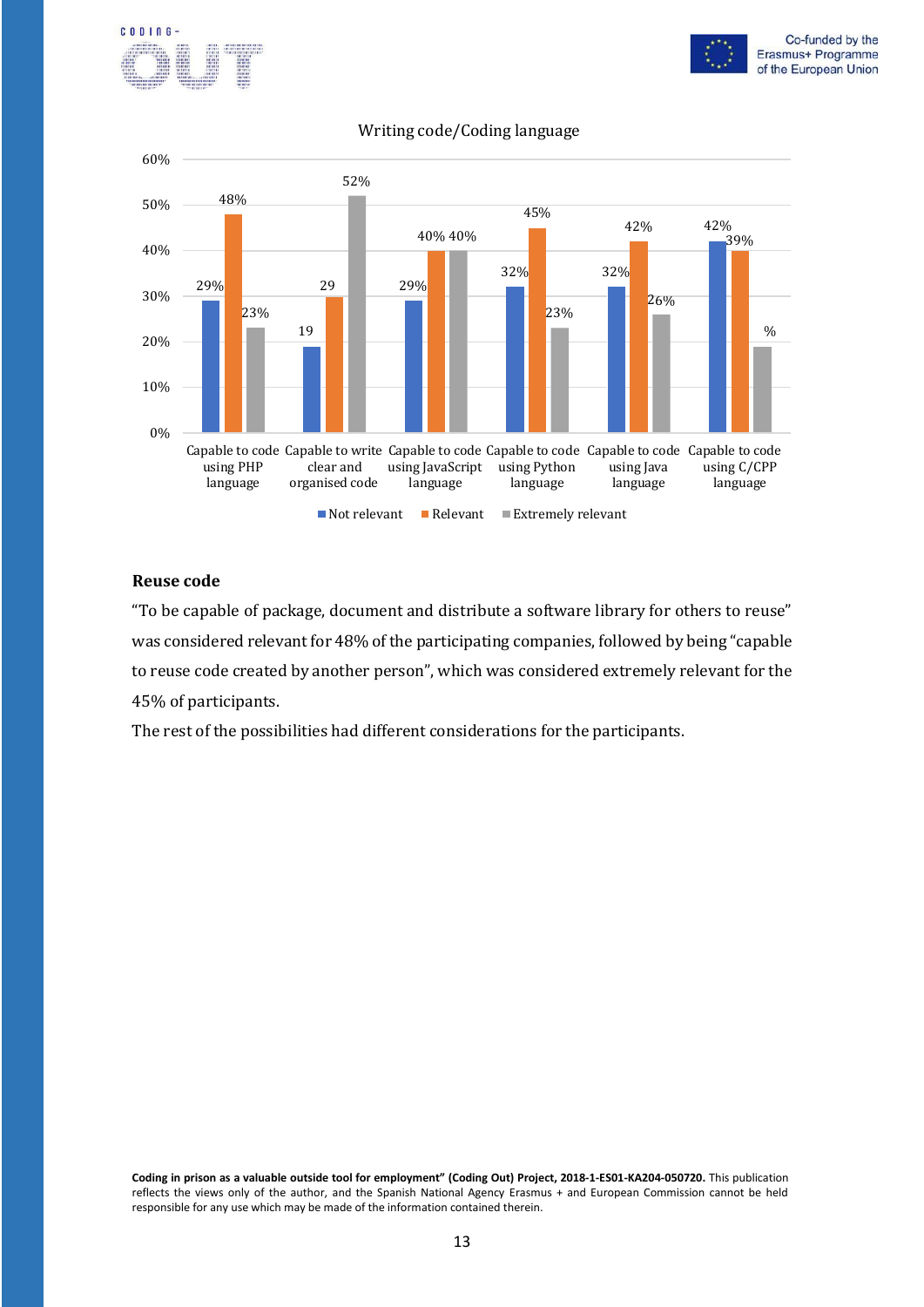



#### Reuse code



#### **Explaining / Discussing code**

All the options described in this area were considered relevant for the participants in the survey. "To be capable to recognise when an explanation is overly or insufficiently detailed for a given audience and give feedback accordingly" and "to be capable to read the code written by the person and explain what its intend to mean to someone more experienced" were the two aspects considered extremely relevant with the 32% of participants.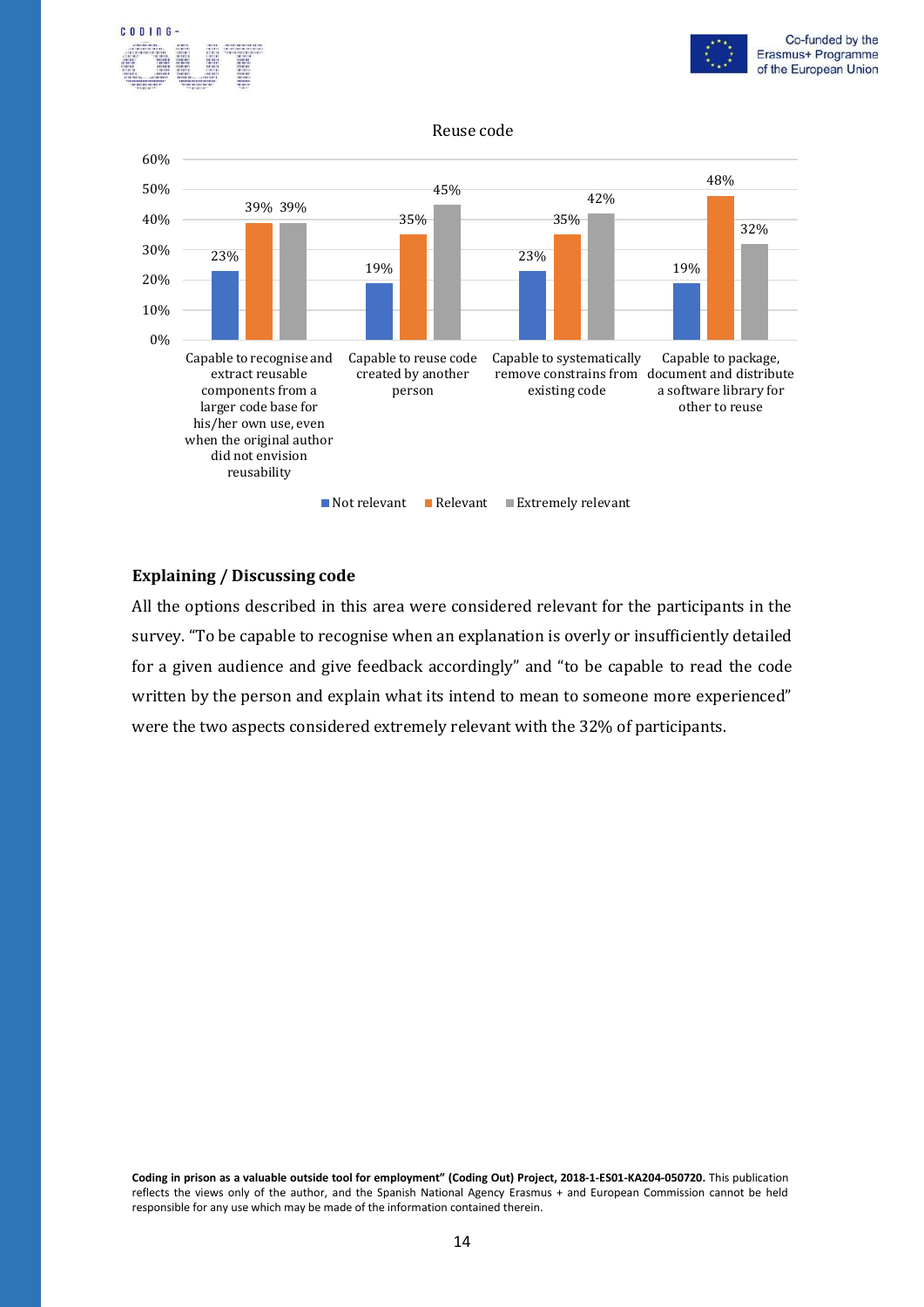





#### Explaining/Discussing code

#### **Communication skills**

Almost all the aspects considered in communication skills have been considered relevant or extremely relevant. "To be capable to anticipate and predict possible causes of confusion and deal with them in advance", "to be capable to see the other people's perspectives when talking to them", and "to be capable to use e-mail to communicate complex issues with people" were the most extremely relevant aspects for 71% of the participants.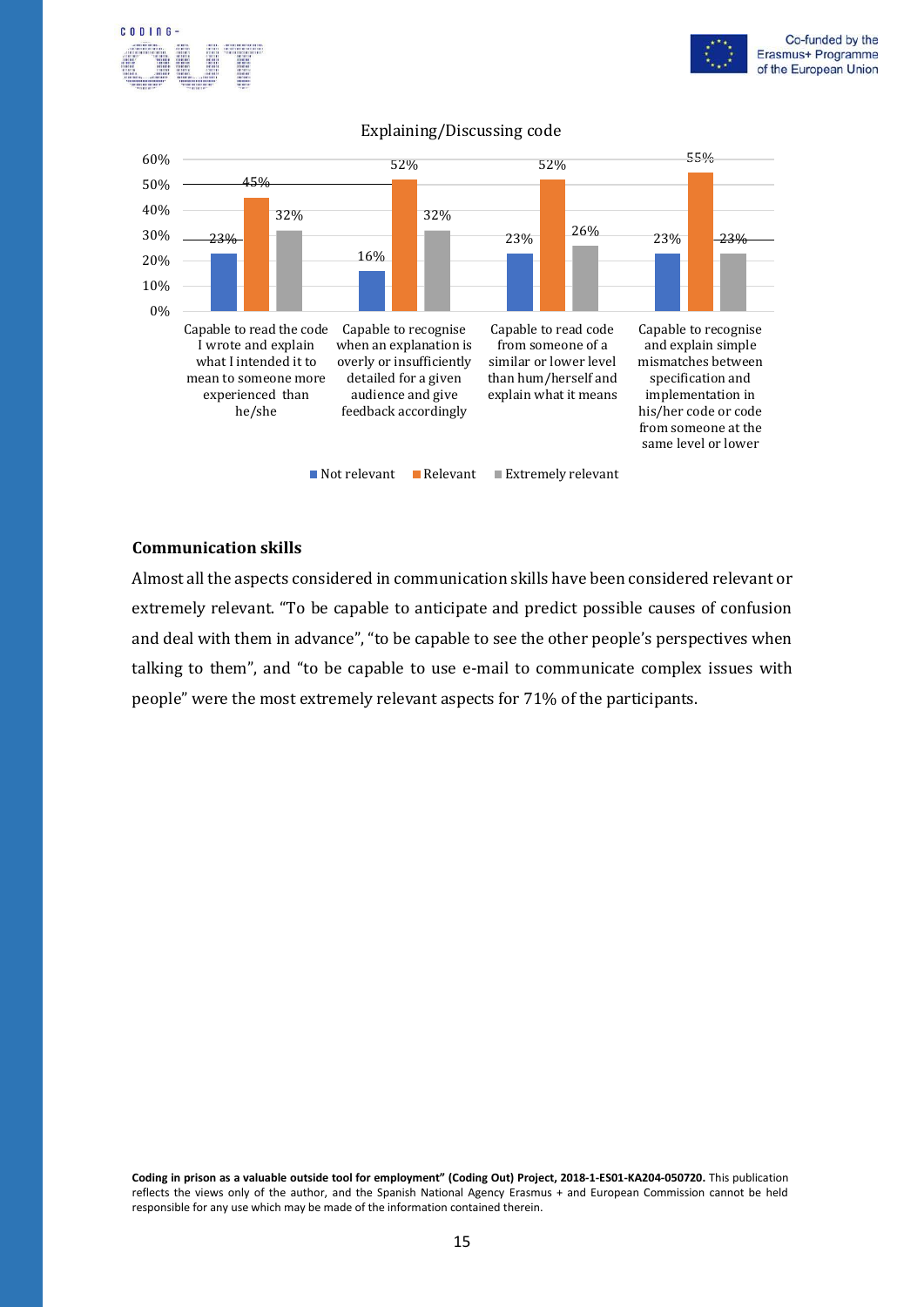





#### Communication skills

#### **Organisational skills**

All the aspects related to organisational skills have been considered extremely relevant for all participants.



Organisational skills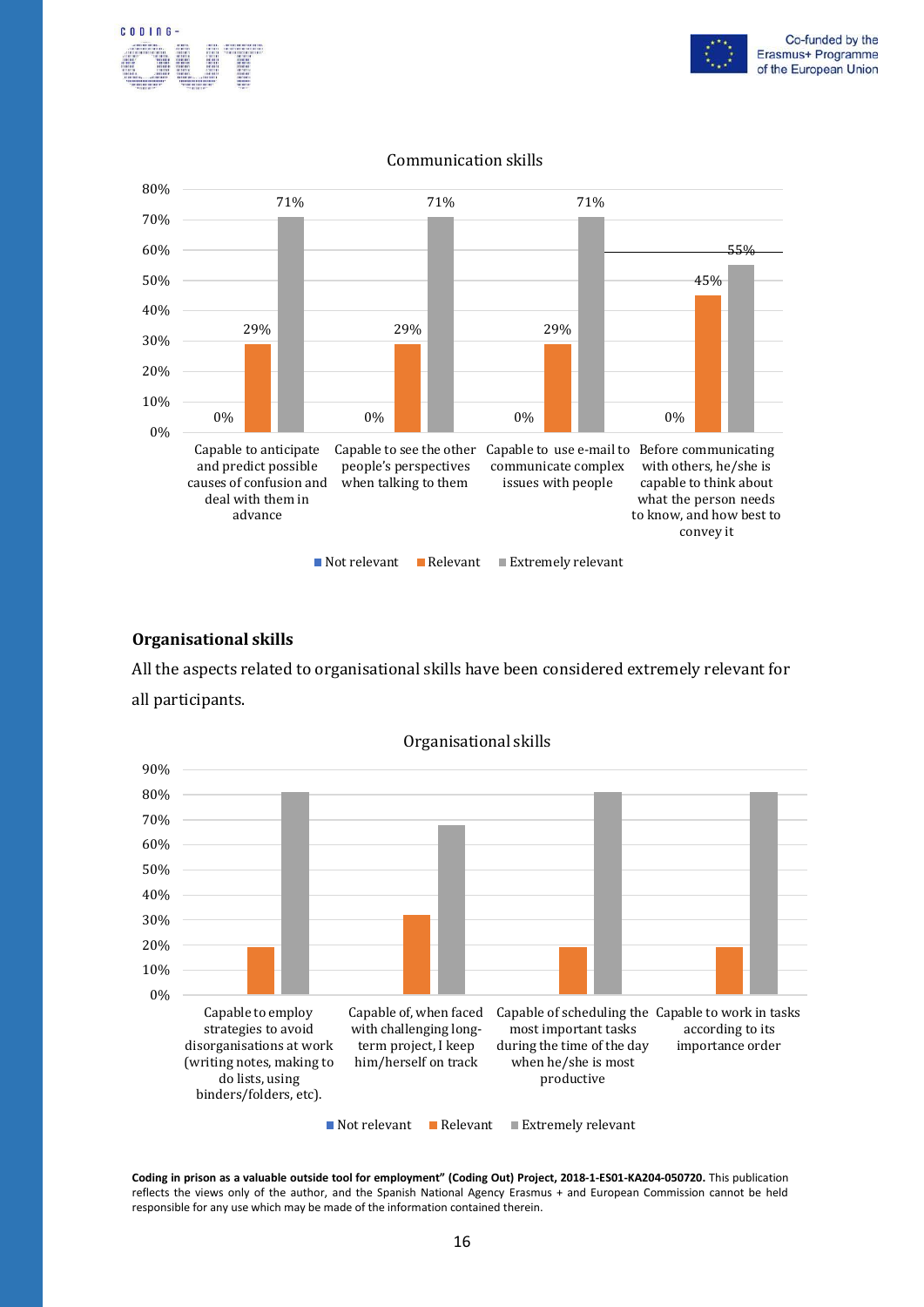



#### **Teamwork**

All the aspects included in the teamwork section have been considered relevant or extremely relevant. "To be capable to demonstrate support towards team goals have been rated as extremely relevant by 84% of the participants", followed by "being capable to work effectively and cooperatively with others in the workgroups" rated as extremely relevant by 81% of the participants.



**Critical thinking**

All the aspects included in the critical thinking section have been considered relevant or extremely relevant. "To be capable to identify alternatives, perspectives and make judgments by adjusting his/her thinking" has been considered relevant by 58% of the participants, followed by being "capable to use evidence to make simple judgments and being capable to examine evidence from various perspectives", which have been rated as relevant by 55% of the participants.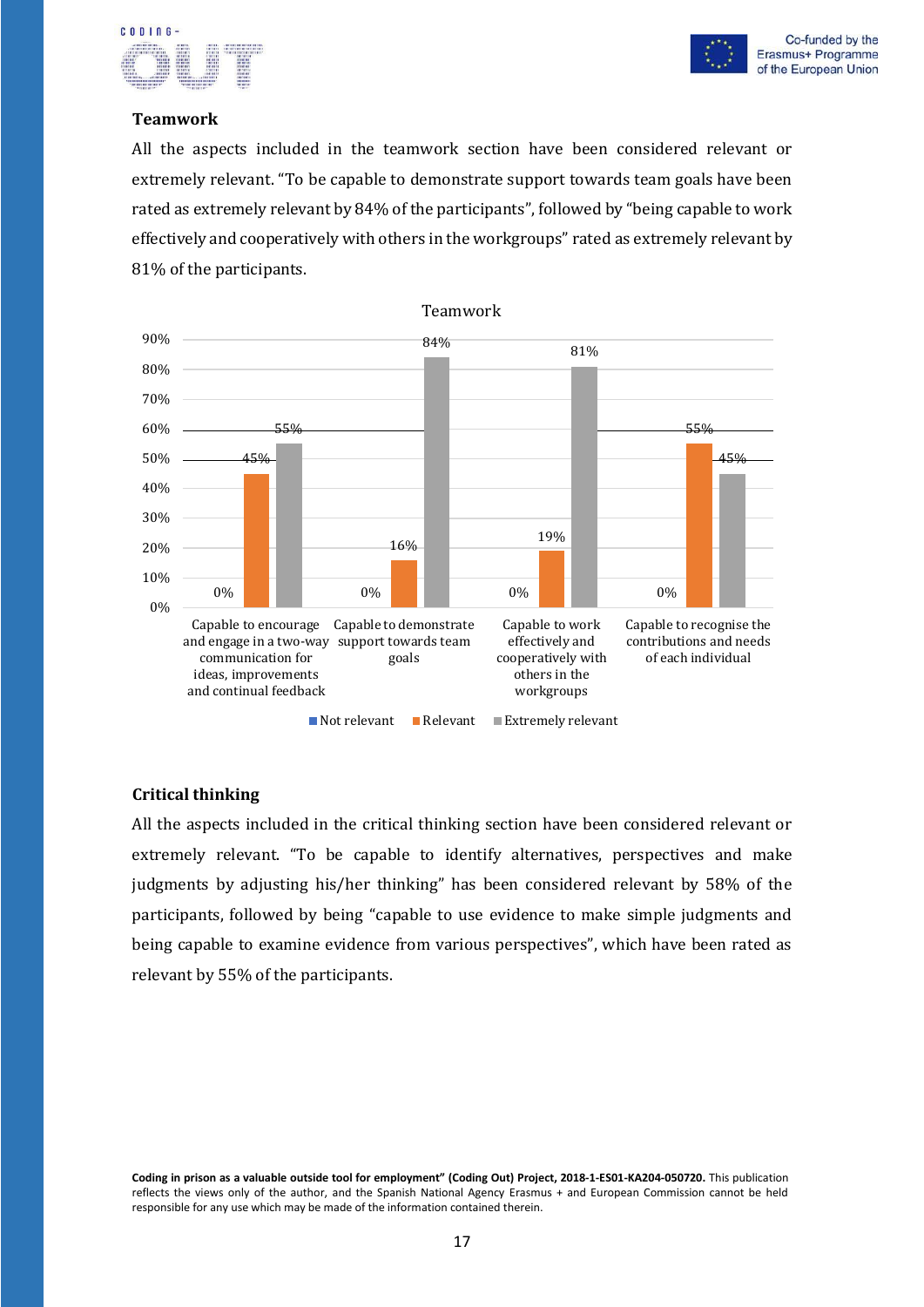





#### **Social skills**

All the aspects included in the social skills section have been considered relevant or extremely relevant. "To be capable to listen to others speaks without interrupting them" has been rated the most extremely relevant by 84% of the participants, followed by "to be capable to follow the rules that guide social behaviour", rated as extremely relevant by the 74% of the participants.

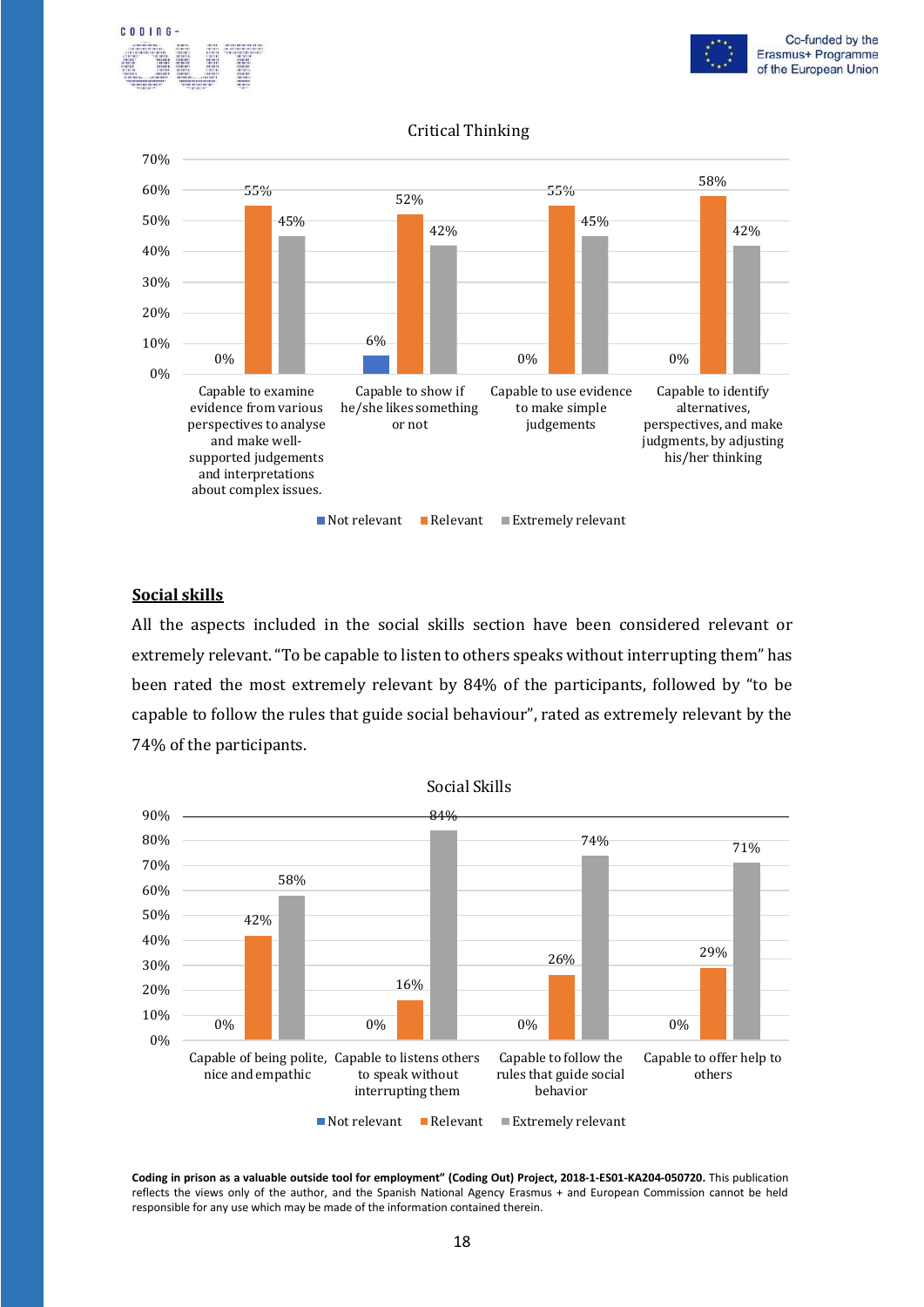



#### **Conflict management skills**

All the aspects included in the conflict management skills section have been considered relevant or extremely relevant.

"To end a conflict and being capable to talk openly and find a solution that satisfies both sides" has been rated extremely relevant by 74% of the participants followed by "to be capable to accept other people views and decisions", which has been rated extremely relevant by 71% of the participants.



Conflict management skills

### <span id="page-20-0"></span>**2. Prison teachers and trainers' needs assessment**

The Coding-OUT teachers' questionnaire was applied to 36 specialists from different organisations and countries.

#### <span id="page-20-1"></span>**2.1. Summary of results:**

#### **Country**

With the cooperation of the whole consortium, the questionnaire was distributed in different countries and companies.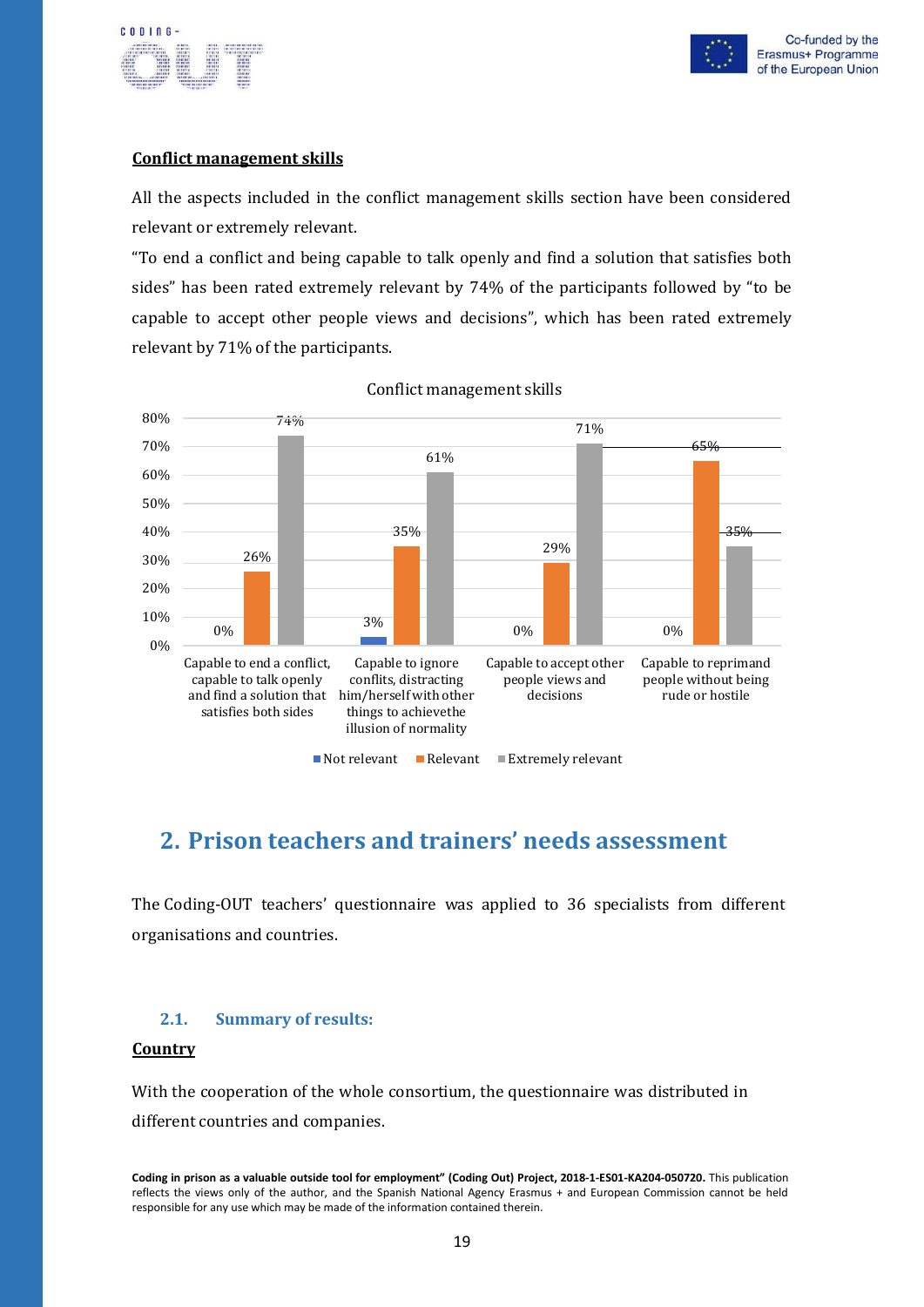



#### Total number of participants: 36 organisations



Participants' Country

#### **Age Range**

47% of participants are in the range of 45-55 years old, followed by the age range of 35-44 years, with 28% of the participants.



Participants' age

#### **Degree/ level of education**

42% of participants indicated that the highest level of education is the master.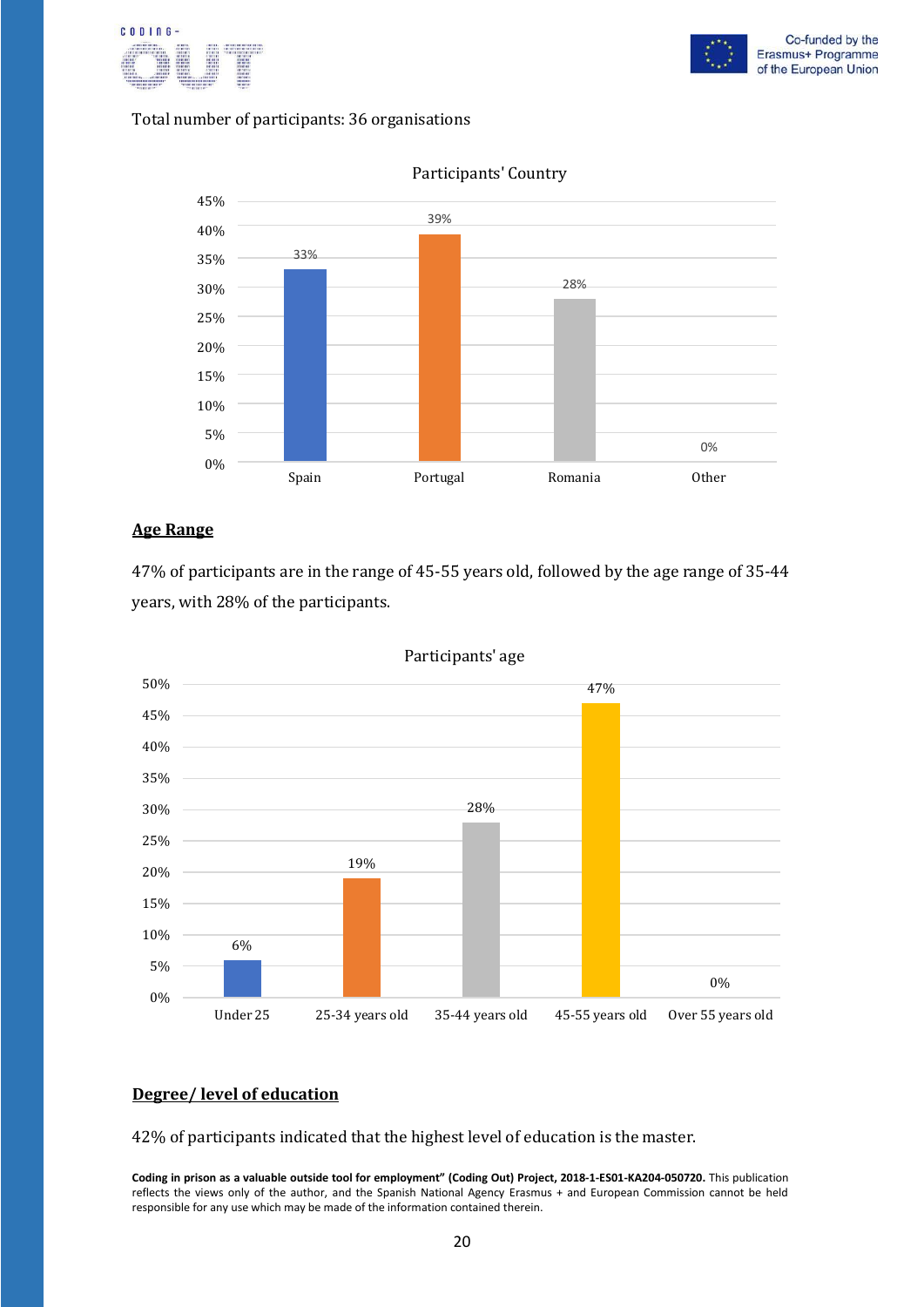



#### Level of Education



Other: Psychology Degree

#### **Experience as an ICT teacher/trainer in prison settings**



Years of experience as teacher/trainer in prison settings

60% of participants have been working as an ICT teacher/trainer in prison less than 5 years. Only 6% of the participants have been working between 15 and 25 years as teacher in prison settings.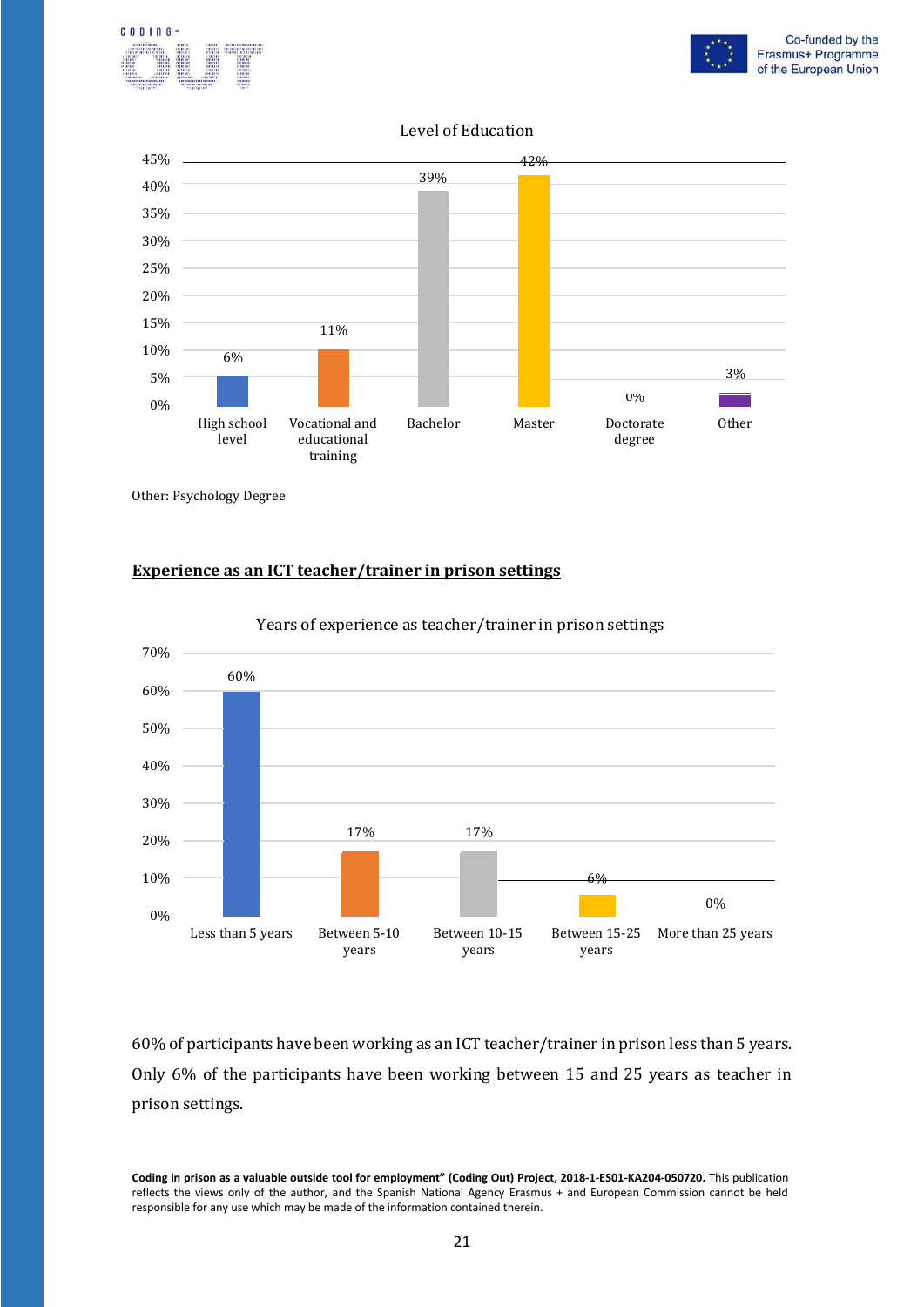



#### **Certification in coding/programming training**

Regarding the certification in coding/programming, 81% of participants indicated that they do not have additional certification.



Participation in certified coding/programming training with national recognised qualification

For the 19% of participants that indicated that have participated in a certification training the type of training/certification are the following ones:

| If yes, please<br>specify which type<br>of training<br>(module,<br>specialised course,<br>$etc.$ ) | 1. Certificate of Professionalism                                 |
|----------------------------------------------------------------------------------------------------|-------------------------------------------------------------------|
|                                                                                                    | 2. Microsoft Courses                                              |
|                                                                                                    | 3. Microsoft                                                      |
|                                                                                                    | 4. Prograna Inforjovem - Computers' Trainer Training              |
|                                                                                                    | 5. Bachelor degree in information Management and Computer Science |
|                                                                                                    | 6. Computer Science Bachelor degree                               |
|                                                                                                    | 7. Certificate training in Java, Flash, and programmable automata |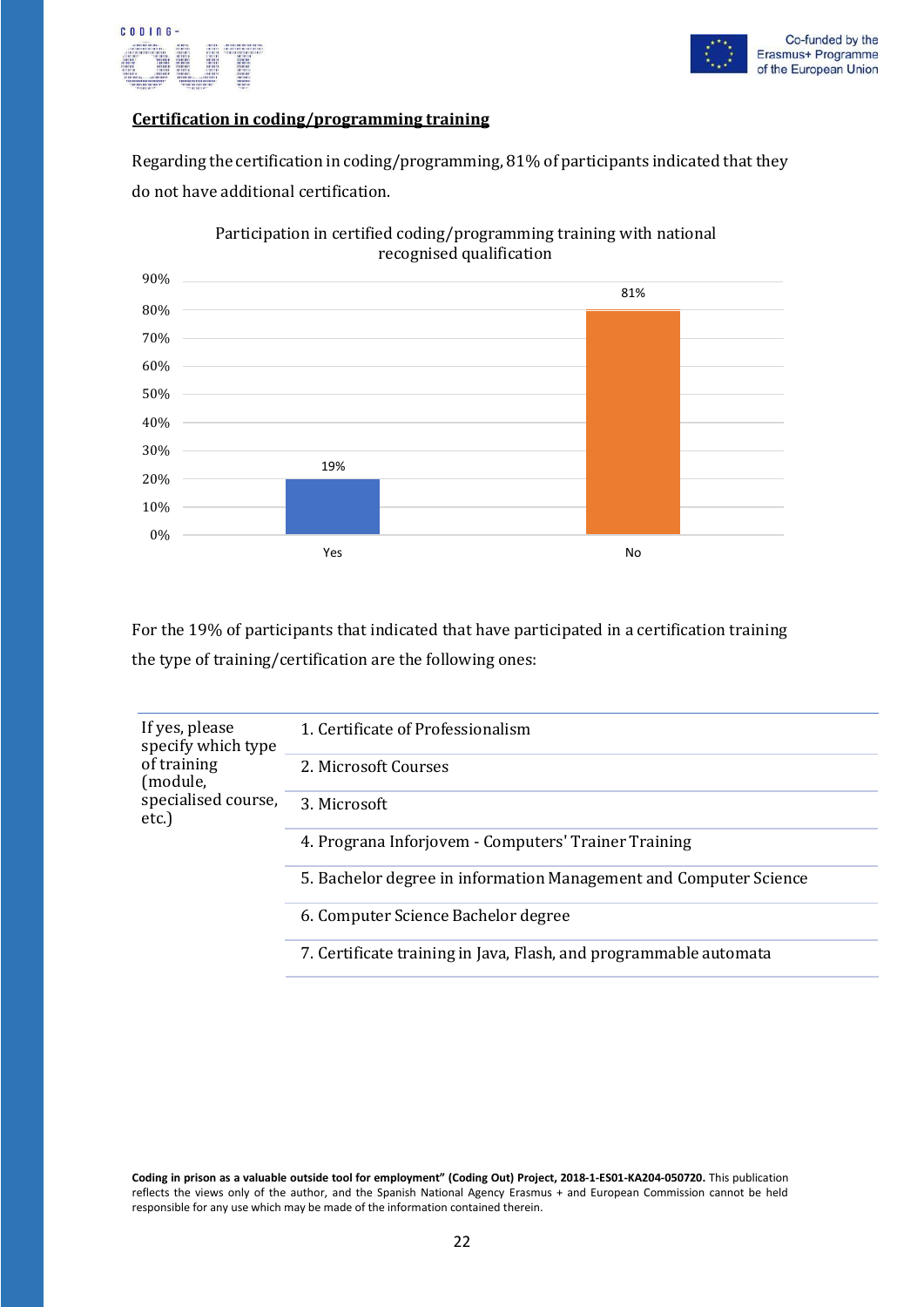

#### **Knowledge requirements**

#### **Basic internet technology**

Intermediate knowledge on mobile apps was the highest rated area with 54% of the participants, followed by intermediate knowledge on internet technology, which was rated with 40%.



Basic Internet Technology

Apart from the indicated subjects, participants also indicated knowledge in the following areas:

| Other, please<br>identify<br>7/35 | 1. Computer networks                                                          |
|-----------------------------------|-------------------------------------------------------------------------------|
|                                   | 2. Microsoft Office                                                           |
|                                   | 3. Microsoft Office multimedia software and online apps                       |
|                                   | 4. CMS - Advanced; Access - Advanced, Video and image edition                 |
|                                   | 5. Programming                                                                |
|                                   | 6. Cisco Packet Tracer, GNS, VisualG, Wireshark                               |
|                                   | 7. Operating systems, productivity software, simulators - intermediate level. |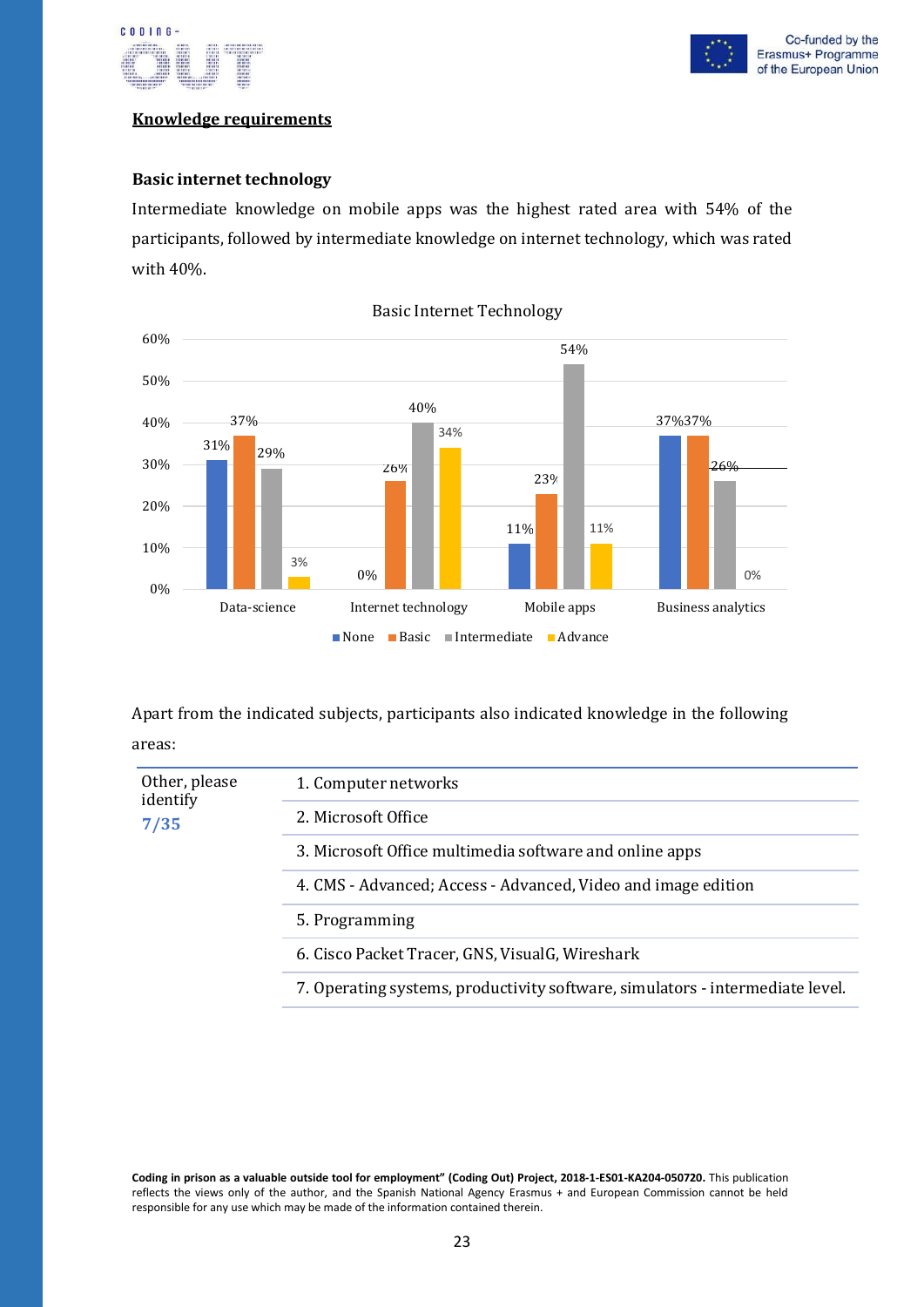

#### **Writing code/Coding Language**

Participants mainly indicated that they do not have knowledge on how to write code in different languages. Only 17% of participants indicated that they have advance knowledge in writing clear and organised code.

Basic knowledge on JavaScript with 23% of participants, and intermediate knowledge on C/CPP with 23%, were the languages in which the trainers have more knowledge.



#### Writing code/Coding language

#### **Reuse code**

A high number of participants indicated that they will not be able to reuse code. Some of them have only basic knowledge on this. 23% of the participants indicated that they can reuse code created by another person (intermediated knowledge: 23%) and systematically remove constraints from existing code (intermediated knowledge: 23%).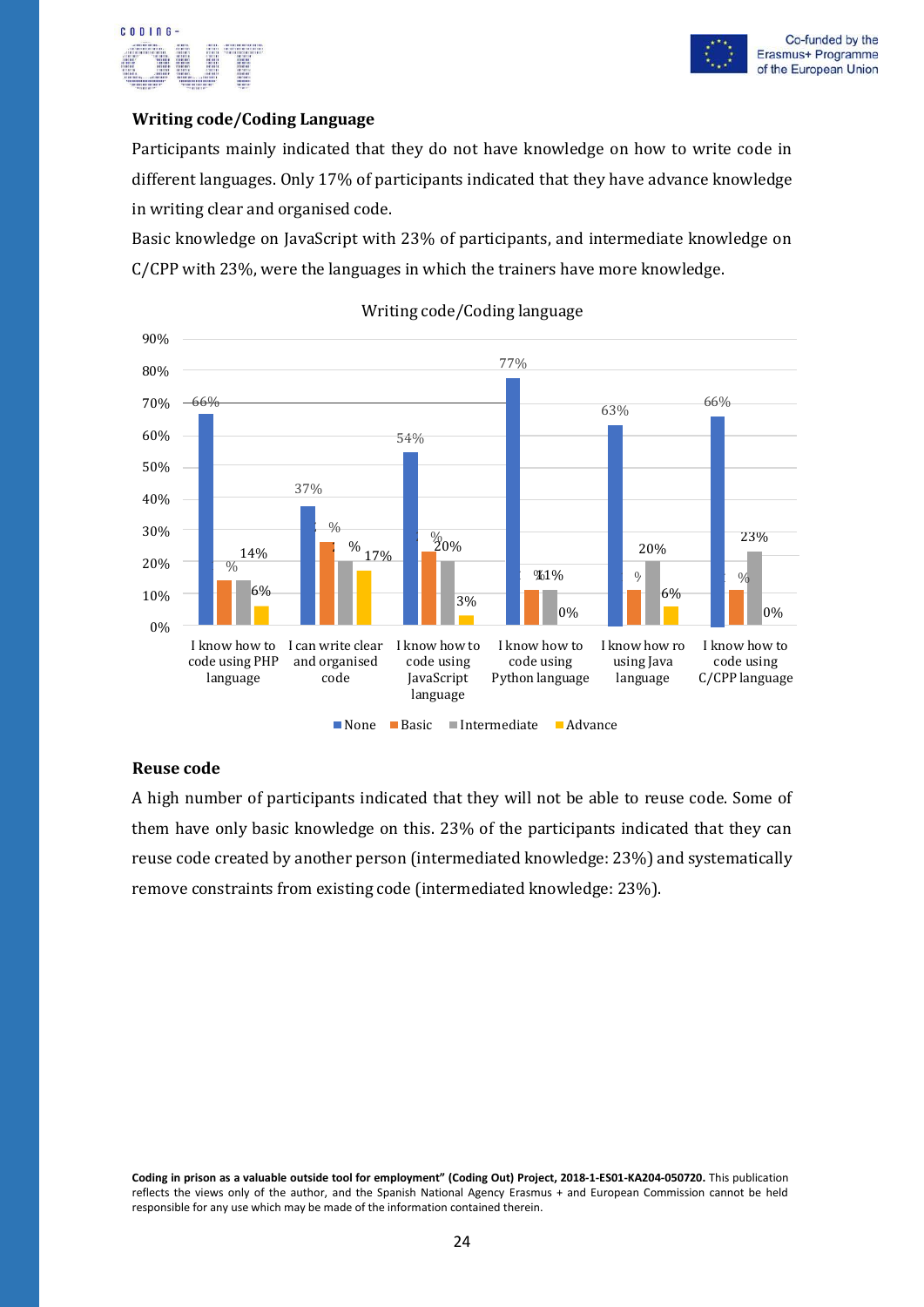



#### Reuse code



#### **Explaining / Discussing code**

43% of participants have intermediate knowledge on recognise when an explanation of overly or insufficiently detailed. In many cases, the participants indicated that they do not know explaining /discussing code.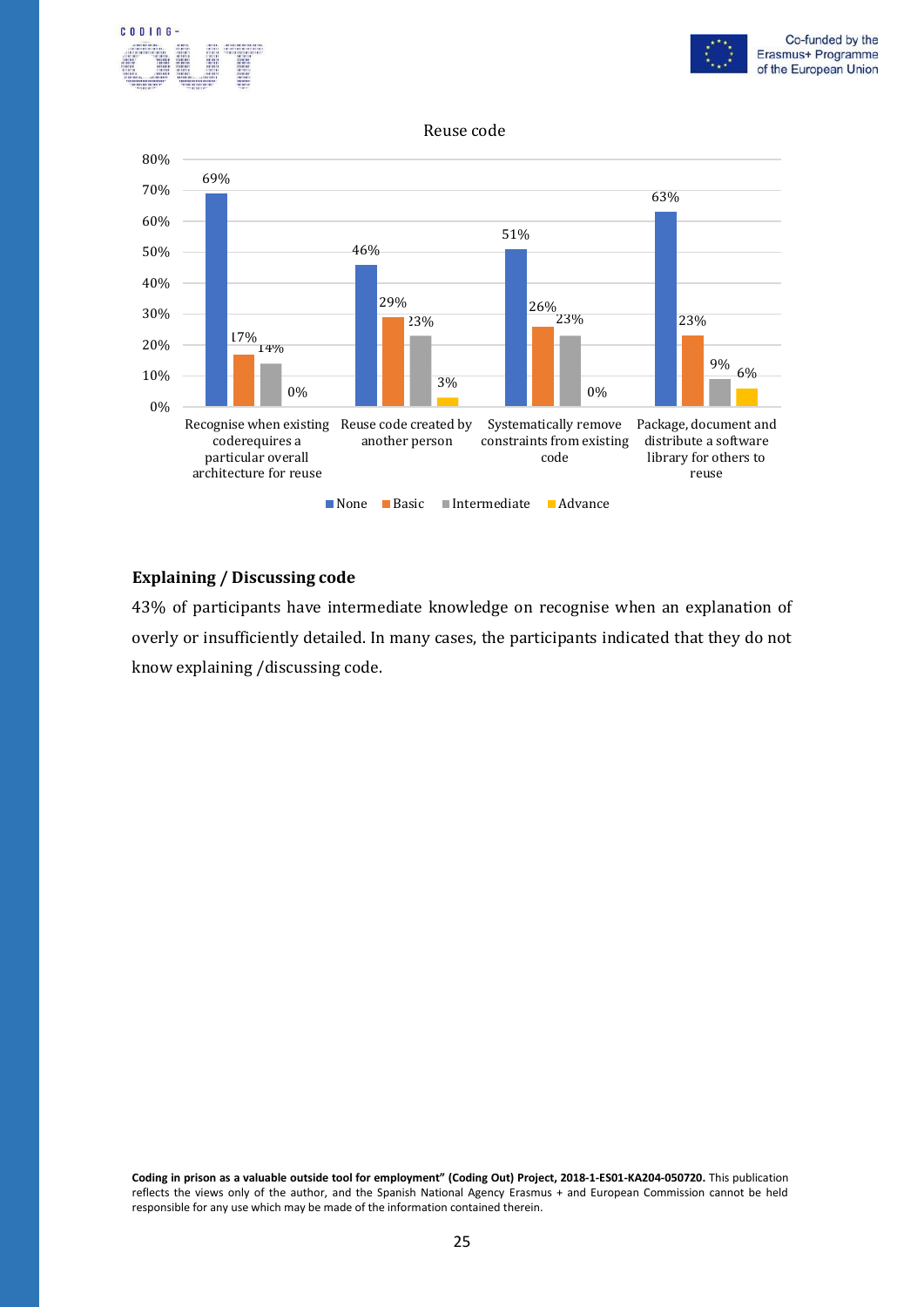





#### Explaining/Discussing code

#### **Communication skills**

Participants mainly indicated that often or very often they can manage aspects related to communication.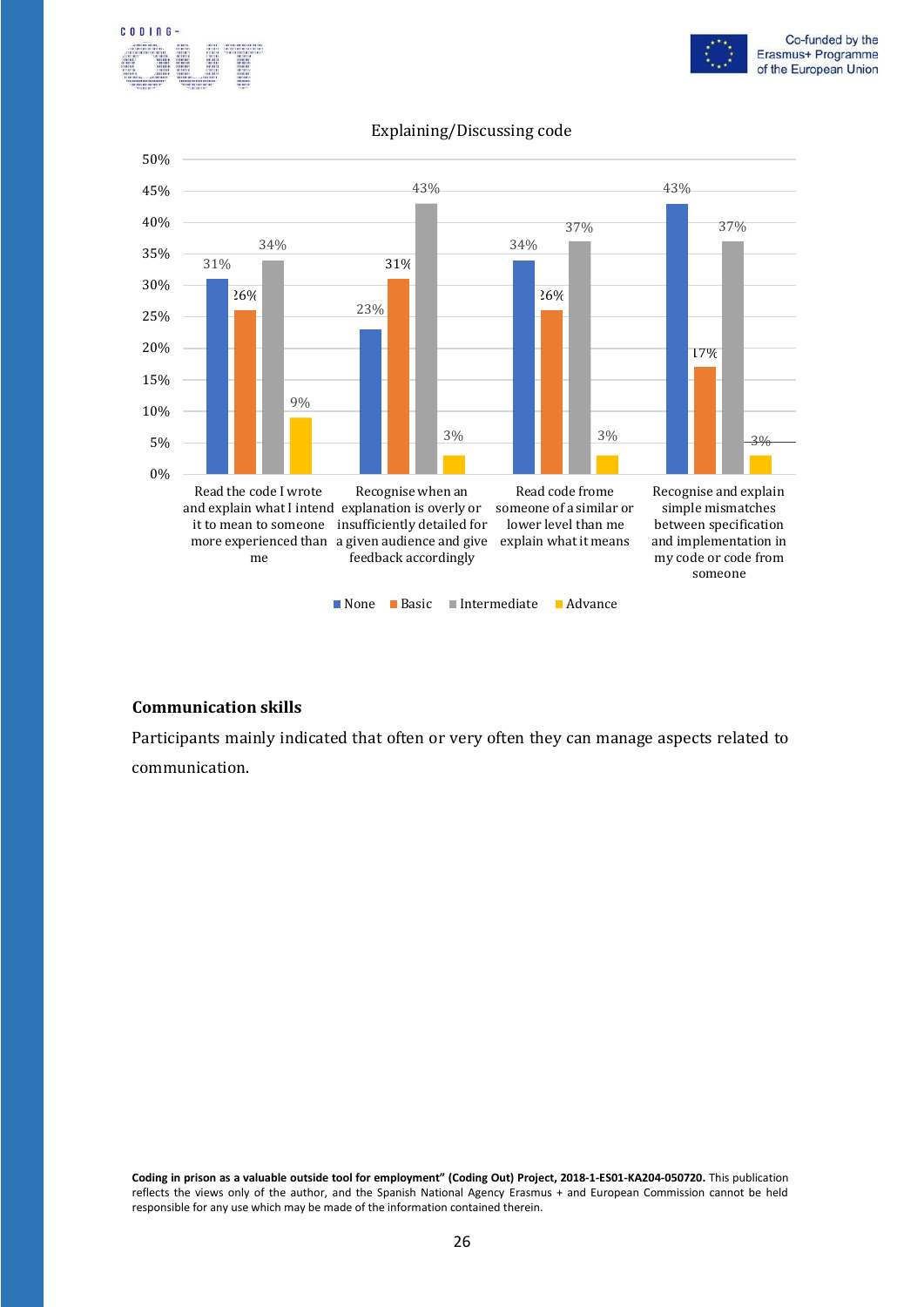





#### Communication skills

#### **Organisational skills**

Most participants considered that they "employ strategies to avoid disorganization at work" and "work in tasks according to its importance order" often or very often. Most of them rarely find difficult to keep themselves on track when they faced challenging projects. A considerable part of them affirmed that sometimes, the quality work suffers when the task is left for the last minute.



Organisational skills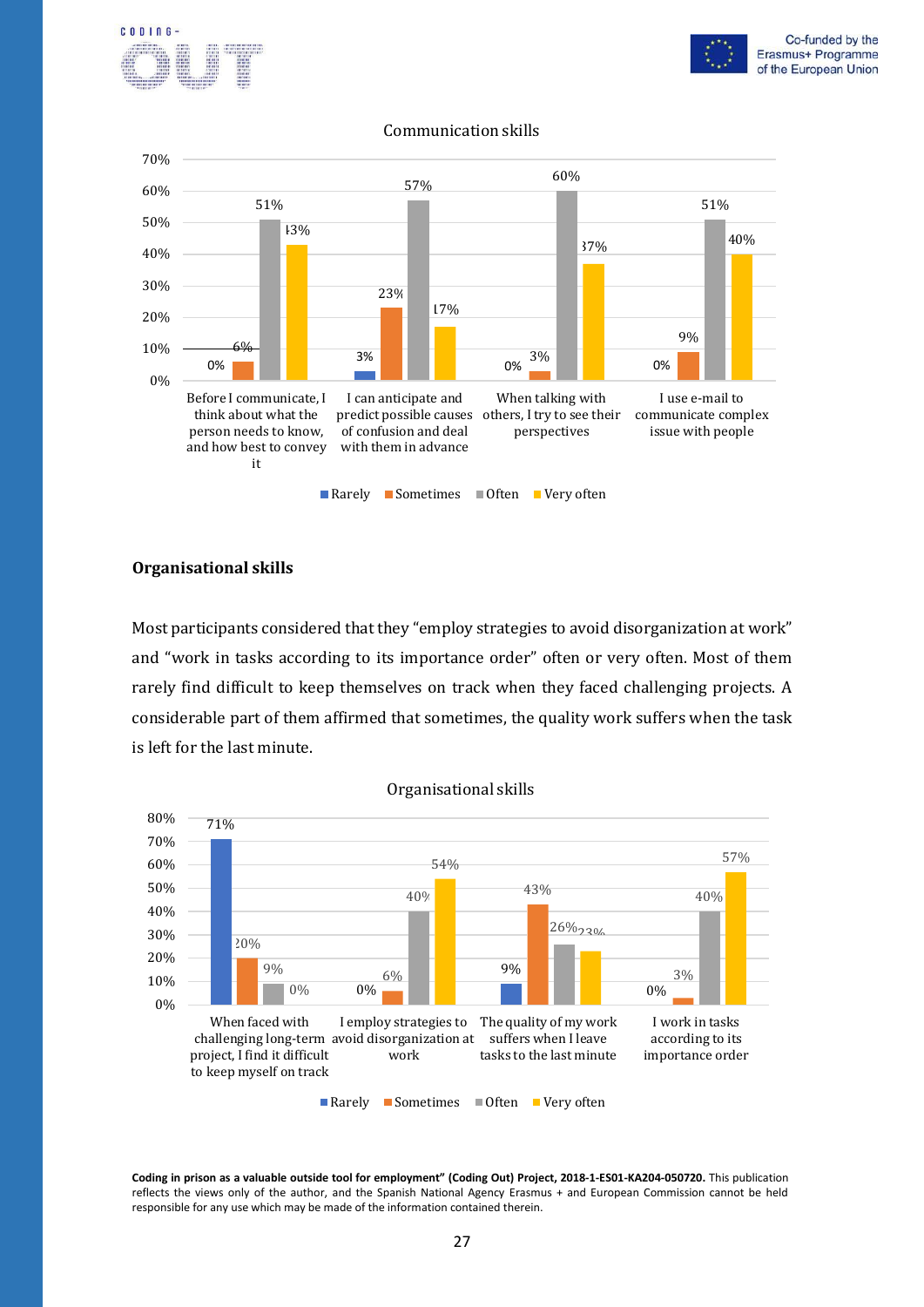



#### **Teamwork**

Participants mainly indicated that often or very often they can manage aspects related to teamwork.



#### **Critical thinking**

Participants mainly indicated that often or very often they can have skills related to critical thinking.



Critical Thinking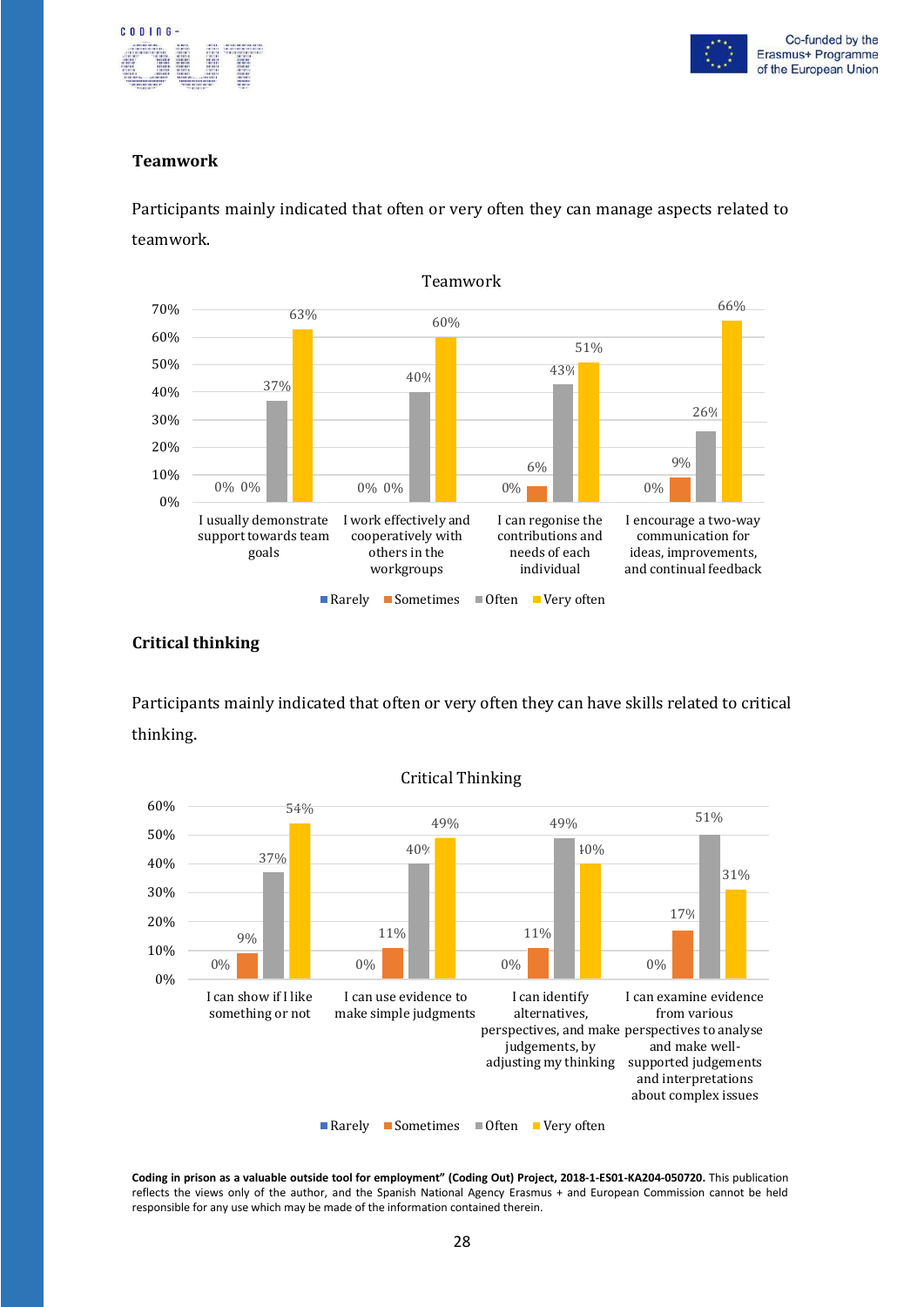



#### **Social skills**



Participants mainly indicated that often or very often they applied their social skills.

#### **Conflict management skills**

Almost half of the participants considered that sometimes they "tend to ignore conflicts and prefer to distract themselves with other things". Most of them consider that sometimes or often they "can force people to go out their way for them without being rude or hostile" and "to end a conflict, they prefer to talk openly and find a solution that satisfies both sides". Most applicants referred that often they "try to find a solution that satisfies everyone involved, even if this means giving up some of their interests".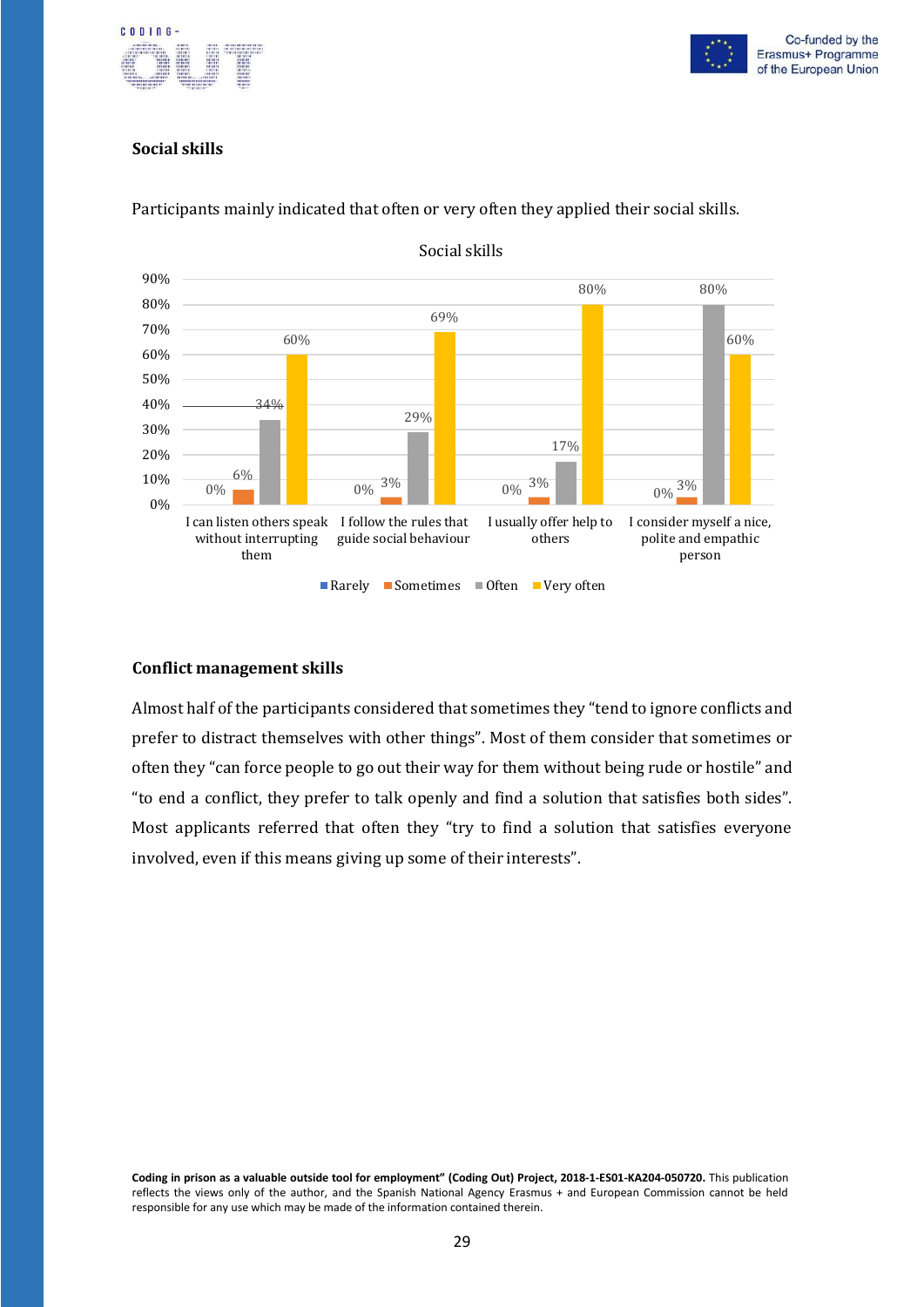



#### Conflict management skills



## <span id="page-31-0"></span>**Conclusions**

Teaching computer programming is one of the most difficult parts of any computer course. It is challenging not only training students on how to use pre-made programmes but also teaching how to create new programmes for other people to use. The programming education has a human-centred component, where the first step encompasses trying to discover the motivations, values, and needs of each age group before designing tools and interventions for them. Coding and programming play a crucial role in the education agenda given their importance in the digital society that we live in. However, there is a lack of IT-skilled labour force in Europe. Hence, Coding-OUT project will not only narrow the gap regarding the lack of a skilled workforce but will also increase the chances of inmates' successfully reintegration and job retainment after release. To achieve such goals, there is a need to map the relevant labour competencies that employers look for when recruiting and adjusting programmes/initiatives for inmates accordingly.

Based on the results reached through our assessment (reported in chapter two), we were able to adapt the training program curricula to the existent needs. On one hand, we could understand the requirements of employers, and thus, we increase our knowledge regarding the skills that should be developed and improved in the inmates. On the other hand, we evaluate the level of expertise of trainers and teachers, and therefore, we acknowledged which areas should be the target of training in our programme.

**Coding in prison as a valuable outside tool for employment" (Coding Out) Project, 2018-1-ES01-KA204-050720.** This publication reflects the views only of the author, and the Spanish National Agency Erasmus + and European Commission cannot be held responsible for any use which may be made of the information contained therein.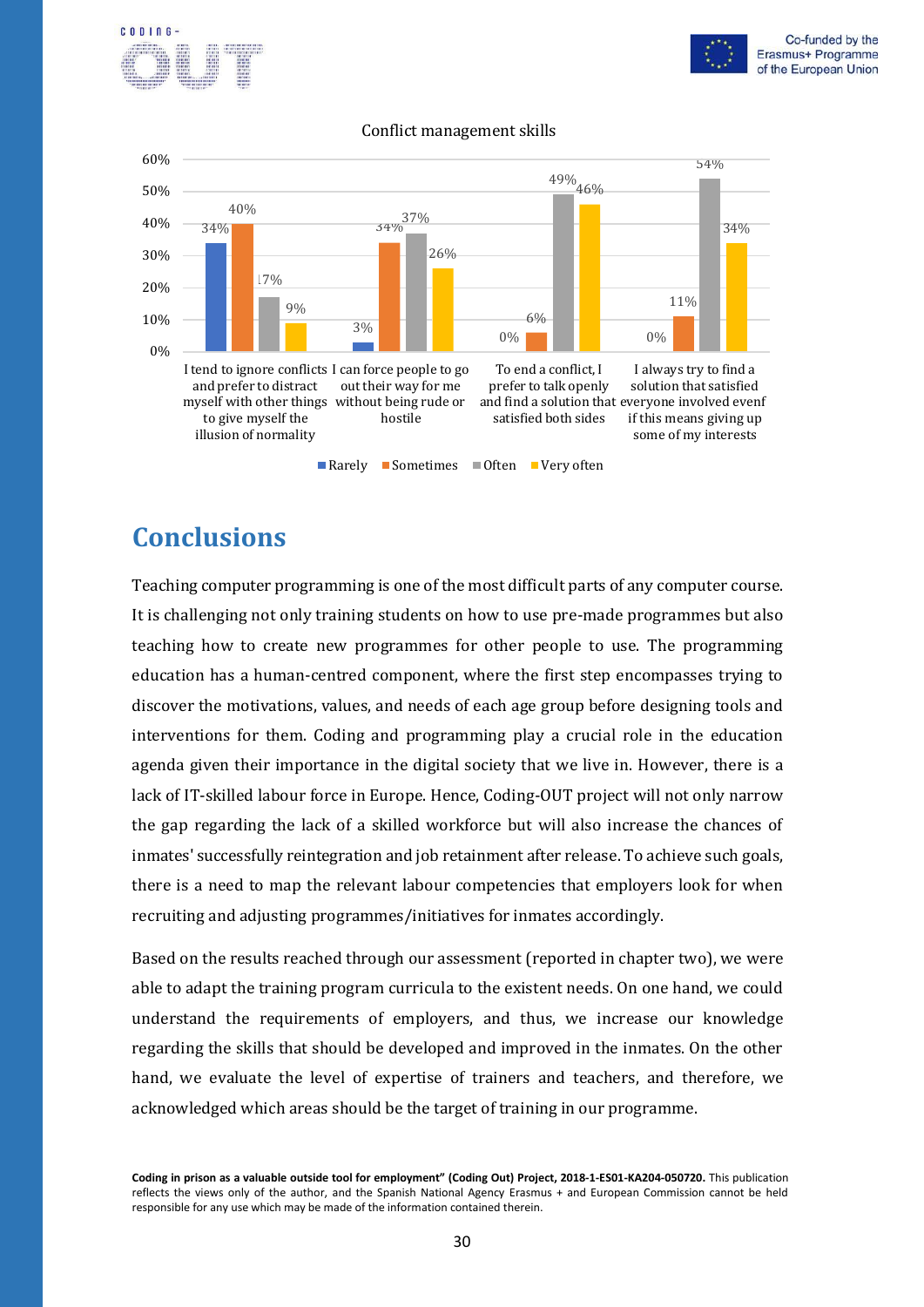



Our results indicated that employers tend to consider basic internet skills and writing, explaining and reuse code as extremely relevant for those who work in this field. Moreover, they consider very important to have skills in specific work tools (i.e., Microsoft, Windows, and Web browsers). Despite the technical skills, employers also indicated to value other skills (i.e., communication and organisation skills, competence in teamwork, critical thinking, soft skills, and conflict management ability). Regarding teachers' and trainers' needs, our results shown that most of them did not have certified qualification on coding. In accordance, in general, they presented only a very basic level in coding skill, even if their level of basic internet technologies was mainly intermediate. Regarding nontechnical skills, professionals referred that often or very often they applied their social, communicational and organisational skills, as well as the ability in teamwork and conflict management.

In sum, all these findings provide us a conclusion that, in order to increase prisoners' chances to get a job in IT sector, it is crucial to provide them the tools to develop technical code skills. Still, given the importance of teachers' and trainers' role in inmates' learning, we need to train professionals with the necessary knowledge, and considering our results, this is a major concern of our project. By doing so, staff can train inmates on essential coding competencies paving their way to an effective reintegration in society, by contributing to job finding and retainment.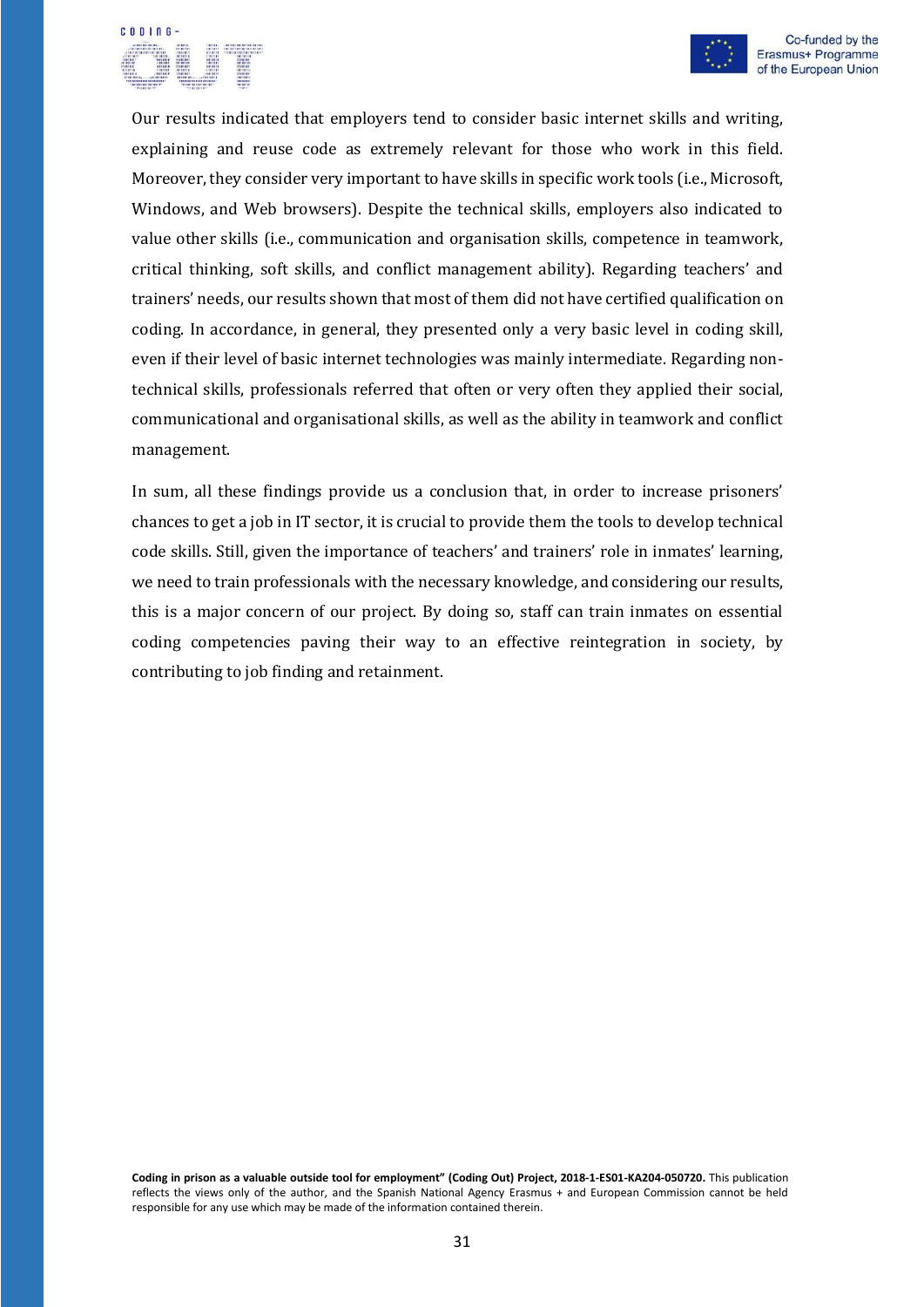



## <span id="page-33-0"></span>**Bibliography**

Bourque P., and Fairley (2014). *Guide to the Software Engineering Body of Knowledge (SWE-BOK(R)): Version 3.0*. 3rd edition. Los Alamitos, CA, USA: IEEE Computer Society Press.

Borzycki, M., & Baldry, E. (2003). Promoting Integration: The Provision of Prisoner Post-Release Services. *Trends & Issues in Crime and Criminal Justice* (262), 1-6.

Code out project. Available on: https[://www.codeout.org/. A](http://www.codeout.org/)ccessed: 2019-04-15.

Code4000. Available on: https://code4000.org/en. Accessed: 2019-04-15.

Connolly, C., Murphy, E., Moore, S. (2007). *Second chance learners,supporting adultslearning computer programming.* International Conference on Engineering Education.

Crime Solutions (n.d). *Corrections-Based Vocational Training Programs*. Available in: https[://www.crimesolutions.gov/PracticeDetails.aspx?ID=24](http://www.crimesolutions.gov/PracticeDetails.aspx?ID=24)

Council of European Professional Informatics Societies (2014). *E-competence in Europe. Analysing Europe's gaps and mismatches for a stronger ICT profession*. Competition and Innovation framework programme 2007-2013.

Davis, M., Bozick, R., Steele, J., Saunders, J., Miles, J. (2013). *Evaluating the Effectiveness of Correctional Education: A Meta-Analysis of Programs That Provide Education to Incarcerated Adults*. Santa Monica, CA: RAND Corporation.

Deci E.L., Ryan R.M. (1985) Cognitive Evaluation Theory. In: Intrinsic Motivation and Self-Determination in Human Behavior. Perspectives in Social Psychology. Springer, Boston, MA.

Fazel, S., Wolf. A. (2015). *A systematic review of criminal recidivism rates worldwide: Current difficulties and recommendationsfor best practice.* PLoS ONE 10(6): e0130390. doi:10.1371/ journal.pone.0130390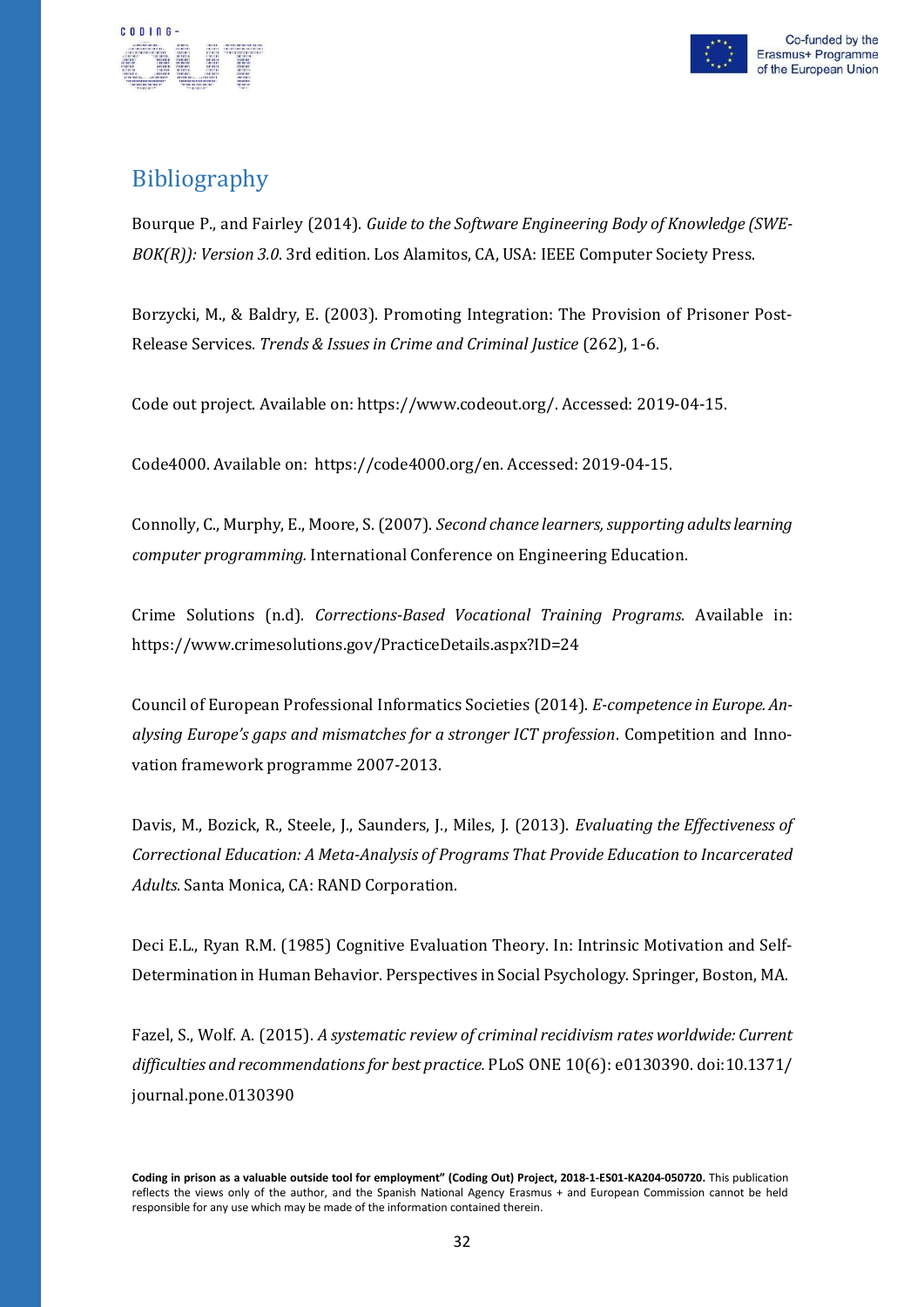

Farley, H., Pike, A., and Demiray, U., and Tanglang, N. (2015) *Taking digital learning to prison: how four universities are using technology to deliver higher education into prisons in Australia, UK, Turkey and Nigeria.* In: 12th Biennial Australasian Corrections Education Association Conference (ACEA) and the Correctional Industries Association of Australasia (CIAA) 2015: The Pen, the Hammer or the Mouse? What Works for Correctional Education and Training in the 21st Century, 22-24 Nov 2015, Hobart, Australia.

Griffiths, C., Dandurand Y., Murdoch, D. (2007). *The social reintegration of offenders and crime prevention.* Canada. Public Safety Canada.

Harlow, C. W. (2003). *Education and Correctional Populations.* Bureau of Justice Statistics. USA: US Department of Justice.

Huey, M. (2010). [Deprivation, importation, and prison suicide: Combined effects of institu](https://ideas.repec.org/a/eee/jcjust/v38yi4p796-806.html)[tional conditions and inmate composition.](https://ideas.repec.org/a/eee/jcjust/v38yi4p796-806.html) *[Journal of Criminal Justice](https://ideas.repec.org/s/eee/jcjust.html)*, Elsevier, 38(4), pp. 796-806.

Hawley, J., Murphy, I., Souto-Oreo, M. (2013). *Prison Education and Training in Europe: Current State-Of-Play and Challenges.* Research Report. Belgium: European Commission.

James, N. (2015) *Offender Re-entry: Correctional Statistics, Reintegration into the Community, and Recidivism.* Research Report (Report no. NCJ 195670). USA: US Department of Justice

Nichols, H. (2018). *Higher Education in High Security: Meaningful Education Experiences in The Absence of Learning Technologies*. Advancing Corrections Journal, 6, 68-78.

Kerr A & Willis M 2018. *Prisoner use of information and communicationstechnology*. Trends &issues in crime and criminal justice no. 560. Canberra: Australian Institute of Criminology.

Lawrence, S., Mears, D. P., Dubin, G., & Travis, J. (2002). *The practice and promise of prison programming.* Washington, DC: Urban Institute.

Odekirk-Hash, E., Zachary, J. (2001). Automated feedback on programs means students need less help from teachers. *SIGCSE '01 Proceedings of the thirty-second SIGCSE technical symposium on Computer Science Education*, pp. 55-59.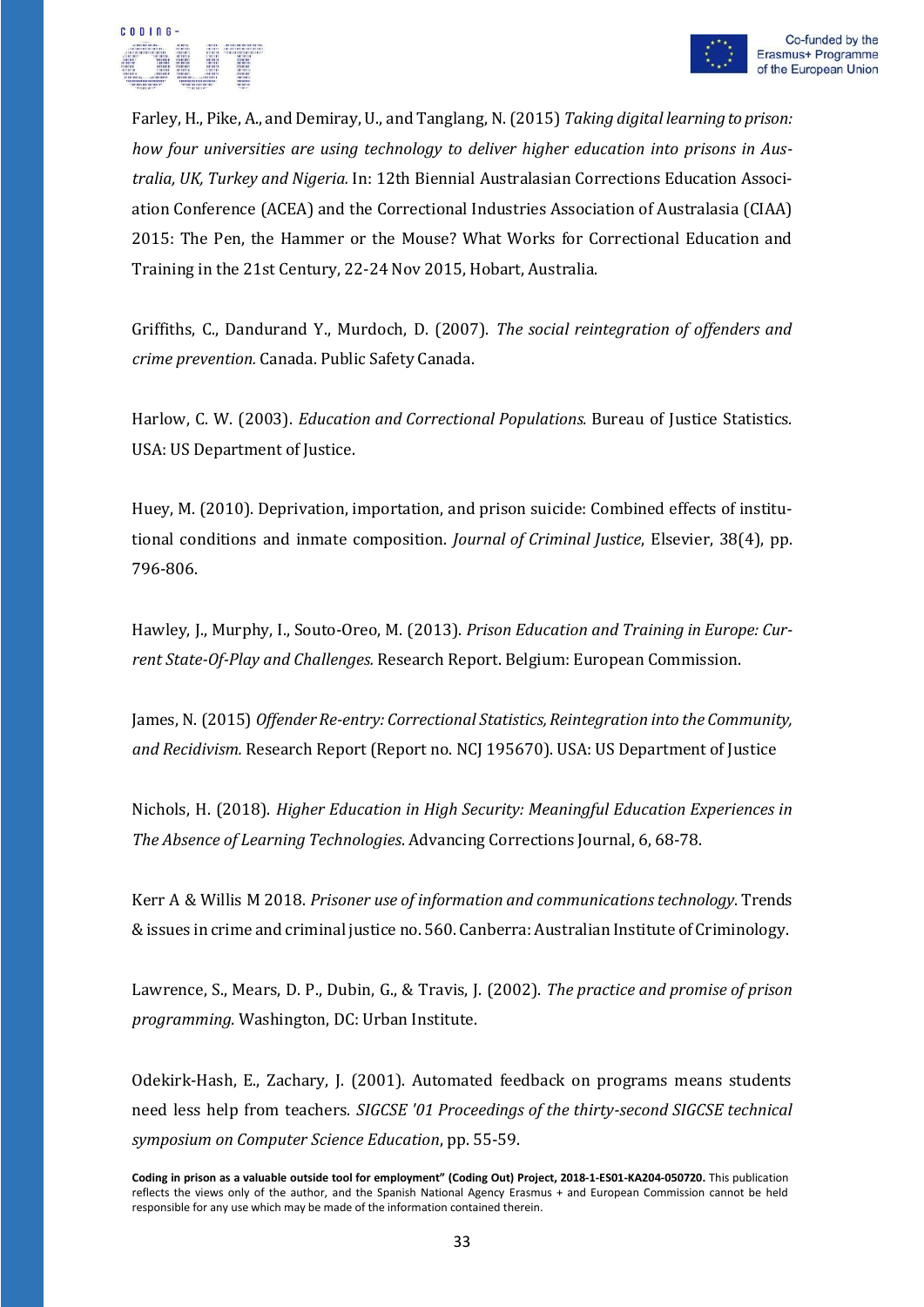

Robins, A., Rountree, J., Rountree, N. (2003). Learning and teaching programming: A review and discussion. *Computer Science Education,* 13 (2), pp. 137–172.

Shammas, V. (2017). *Pains of imprisonment*. The Encyclopaedia of Corrections. Wiley, USA.

Statescoop (2018). Google puts \$2 million behind prison-based coding academy. Available on: [https://statescoop.com/google-the-last-mile-prison-coding-mc-hammer.](https://statescoop.com/google-the-last-mile-prison-coding-mc-hammer) Accessed: 2019-04-15.

Swiss Federal Statistical Office (2002). *Definition and Selection of Key Competencies: Contributions to the Second DeSeCo Symposium*. Swiss Federal Statistical Office, Geneva, Switzerland.

Torlone, F., & Vryonides, M.(2016). Innovative Learning Models for Prisoners. Italy: Firenze university press.

United Nations Office on Drug and Crime (2017). *Roadmap for the Development of Prisonbased Rehabilitation Programmes*. Austria: United Nations.

van der Kaap-Deeder, J., Audenaert, E., Vandevelde, S., Soenens, [B., van Mastrigt, S., M](https://pure.au.dk/portal/en/persons/sarah-van-mastrigt(39c2c62d-113d-48e4-8a4e-c80f48ef325e).html)abbe, E., & Vansteenkiste, M. (2017). [Choosing when Choices are Limited: The Role of Perceived](https://pure.au.dk/portal/en/publications/choosing-when-choices-are-limited-the-role-of-perceived-afforded-choice-and-autonomy-in-prisoners-wellbeing(356a82eb-2b9e-4e26-b2ea-810c886ff4f3).html) [Afforded Choice and Autonomy in Prisoners'](https://pure.au.dk/portal/en/publications/choosing-when-choices-are-limited-the-role-of-perceived-afforded-choice-and-autonomy-in-prisoners-wellbeing(356a82eb-2b9e-4e26-b2ea-810c886ff4f3).html) Well-being. *Law and Human Behavior*, *41*(6), 567-578.